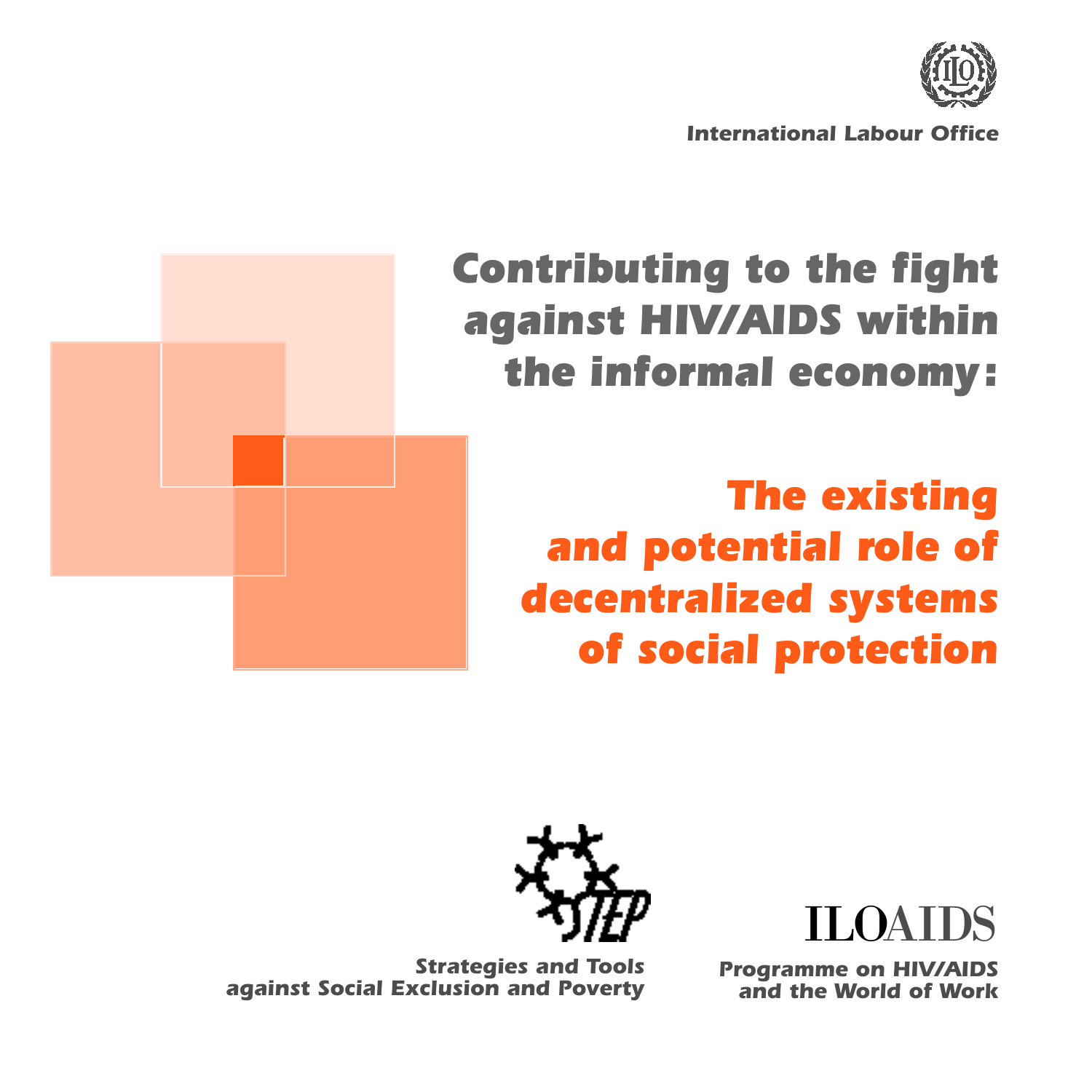## *Contributing to the fight against HIV/AIDS within the informal economy :*

## *The existing and potential role of decentralized systems of social protection*

*Working Paper*

*International Labour Office Geneva*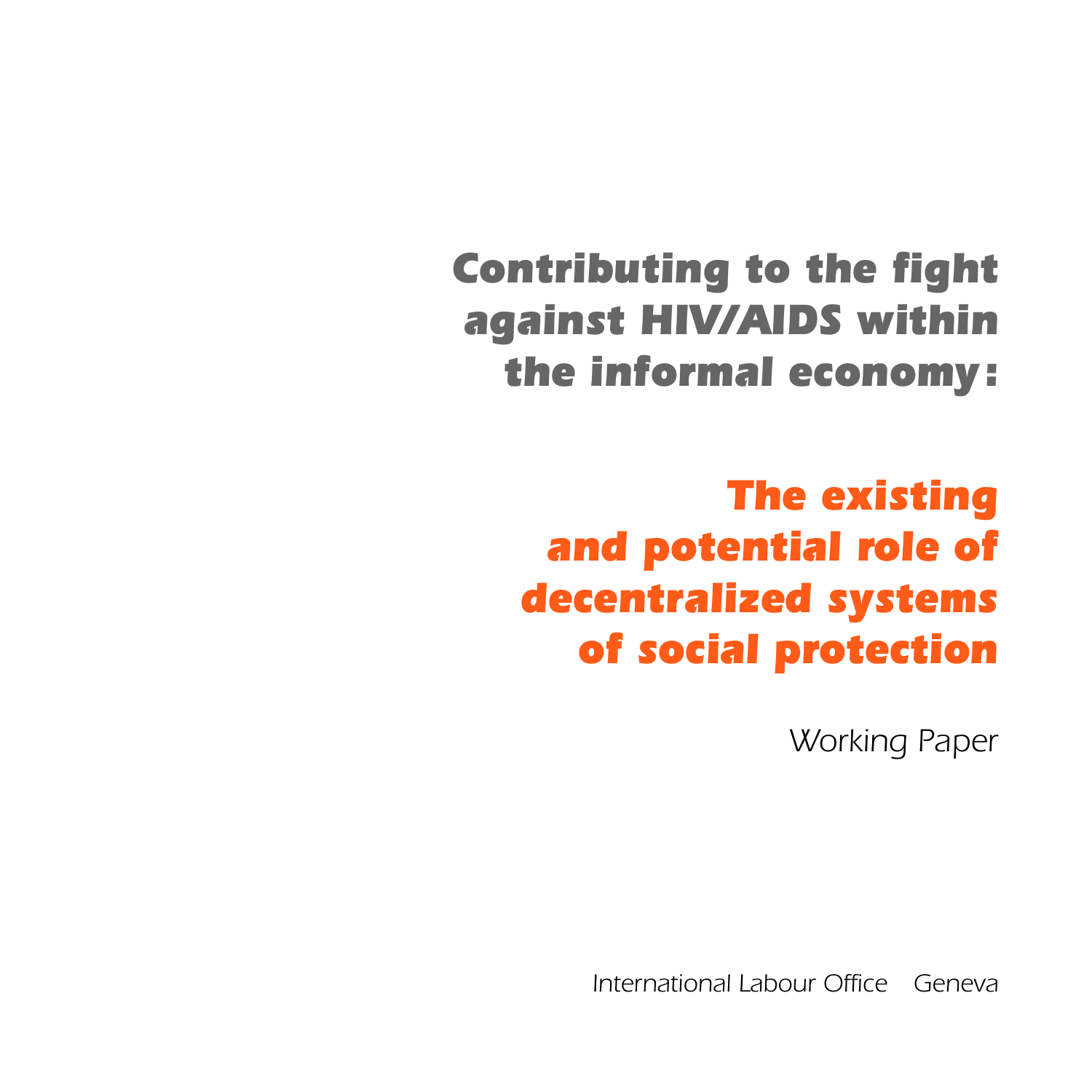Copyright *©* International Labour Organization 2002

Publications of the International Labour Organisation enjoy copyright under Protocol 2 of the Universal Copyright Convention. Nevertheless, short excerpts from them may be reproduced without authorisation, on condition that the source is indicated. For rights of reproduction or translation, application should be made to the Publications Bureau (Rights and Permissions), International Labour Office, CH-1211, Geneva 22, Switzerland. The International Labour Office welcomes such applications.

ISBN 92-2-113250-1

The designations employed in ILO publications, which are in conformity with United Nations practice, and the presentation of material therein do not imply the expression of any opinion whatsoever on the part of the International Labour Office concerning the legal status of any country, area or territory or of its authorities, or concerning the delimitation of its frontiers.

The responsibility for opinions expressed in signed articles, studies and other contributions rests solely with their authors, and publication does not constitute an endorsement by the International Labour Office of the opinions expressed in them.

Reference to names of firms and commerical products and processes does not imply their endorsement by the International Labour Office, and any failure to mention a particular firm, commercial product or process is not a sign of disapproval.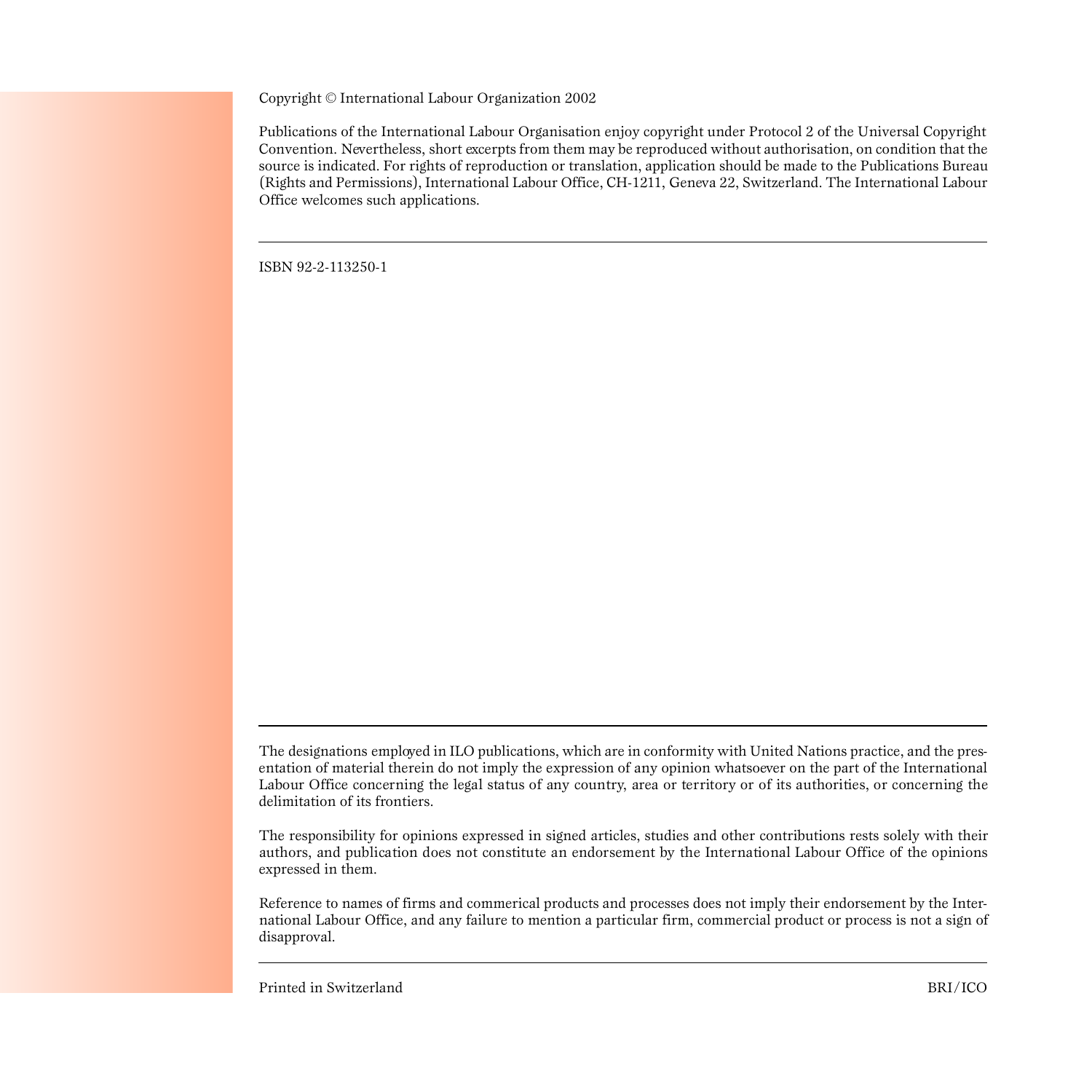|                                                                                                                                                                         | iv           |
|-------------------------------------------------------------------------------------------------------------------------------------------------------------------------|--------------|
|                                                                                                                                                                         | $\mathbf{1}$ |
|                                                                                                                                                                         | 3            |
| 1. The centrality of community-based action in the fight against HIV/AIDS.                                                                                              | 5            |
| 2. Decentralized systems of social protection: Examples of community-based<br>coping mechanisms $\ldots \ldots \ldots \ldots \ldots \ldots \ldots \ldots \ldots \ldots$ | 6            |
| 3. Decentralized systems of social protection and HIV/AIDS $\dots \dots \dots$                                                                                          | 10           |
| 3.1 Effective and potential contribution as it relates to health care $\dots$ .                                                                                         | 11           |
| 3.2 The broader social role of decentralized systems of social protection.                                                                                              | 14           |
|                                                                                                                                                                         | 18           |
| Annex 1: The ILO Global Programme Strategies and Tools against<br>Social Exclusion and Poverty (ILO/STEP)                                                               | 22           |
| Annex 2: The ILO Programme on HIV/AIDS and the World of Work                                                                                                            | 23           |

## *Contents*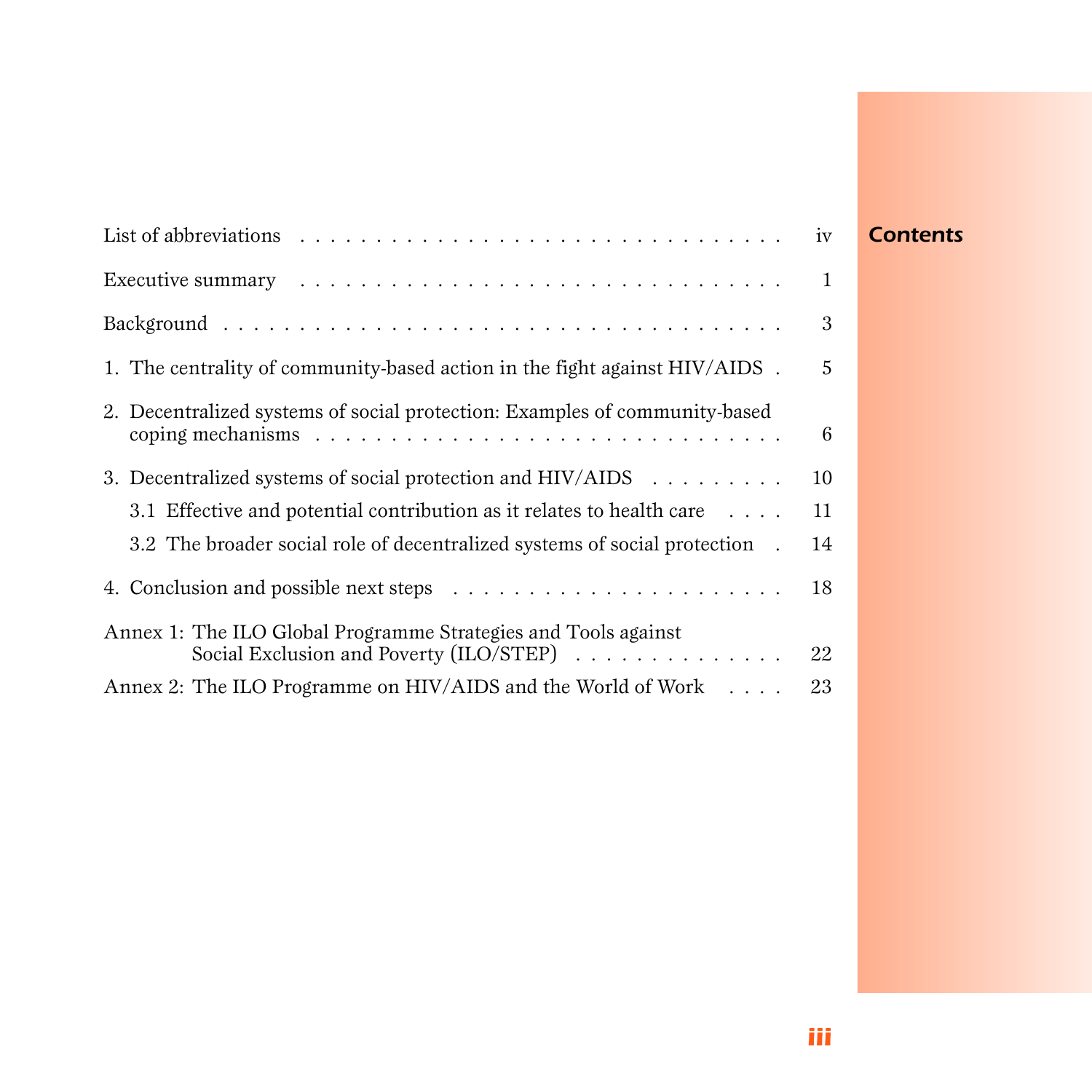### *List of abbreviations*

| <b>ARV</b>      | Anti-retrovirals                                                    |
|-----------------|---------------------------------------------------------------------|
| <b>DSSP</b>     | Decentralized systems of social protection                          |
| EPI             | Extended Programme of Immunization                                  |
| <b>HIV/AIDS</b> | Human immunodeficiency virus/acquired immune deficiency<br>syndrome |
| <b>HMIS</b>     | Health micro-insurance schemes                                      |
| <b>ILO</b>      | International Labour Organization                                   |
| ILO/AIDS        | ILO's Programme on HIV/AIDS and the World of Work                   |
| <b>NGO</b>      | Non-governmental organization                                       |
| <b>PMTCT</b>    | Prevention of mother-to-child-transmission                          |
| <b>STD</b>      | Sexually transmitted diseases                                       |
| <b>STEP</b>     | Strategies and Tools against Social Exclusion and Poverty           |
| TB              | Tuberculosis                                                        |
| <b>UN</b>       | <b>United Nations</b>                                               |
| <b>UNAIDS</b>   | Joint United Nations Programme on HIV/AIDS                          |
| <b>UNGASS</b>   | UN General Assembly Special Session                                 |
| <b>VCCT</b>     | Voluntary and confidential counselling and testing                  |
| WHO             | World Health Organization                                           |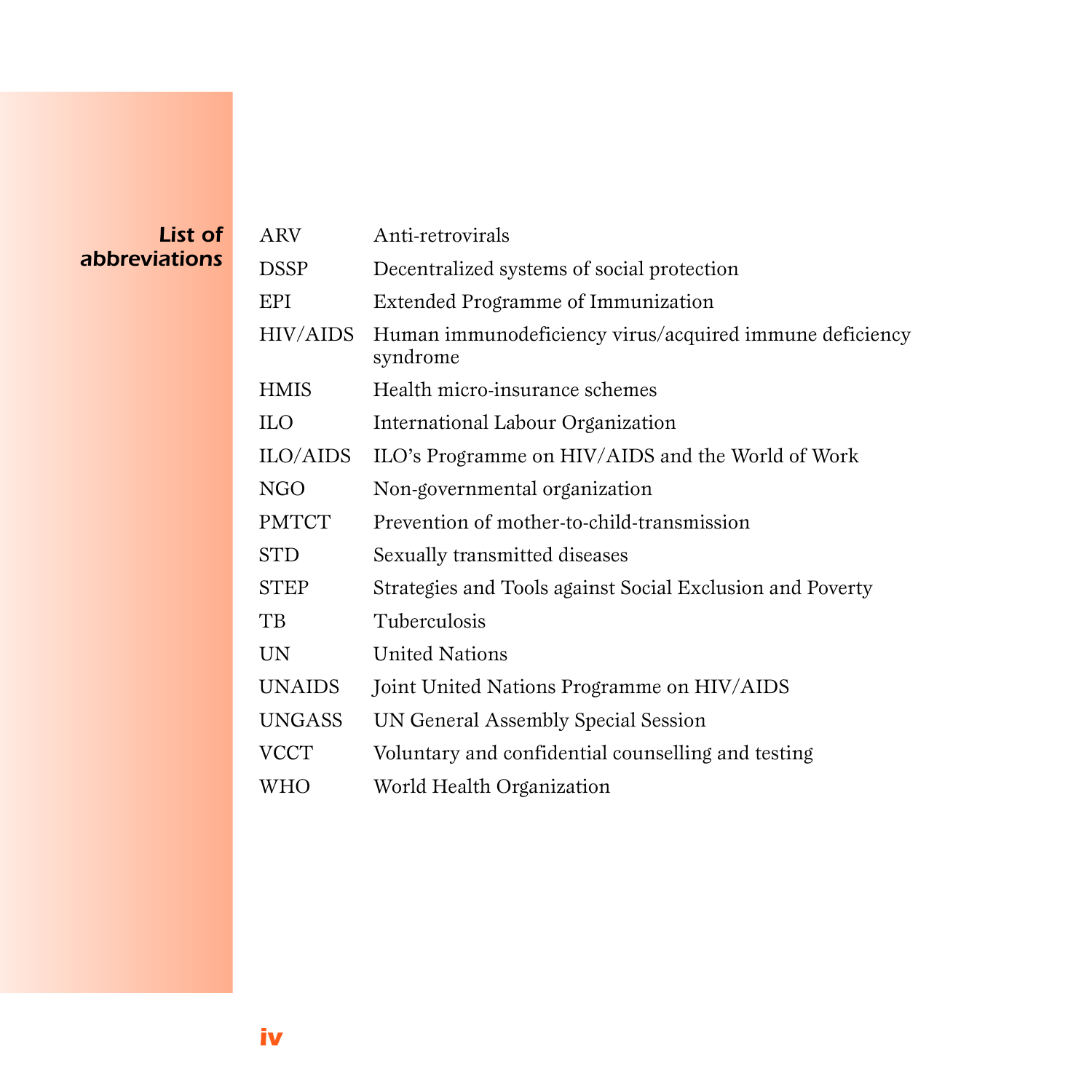Over the past four years, the Strategies and Tools against Social Exclusion and Poverty (STEP) programme of the International Labour Organization (ILO) has been exploring the potential and supporting the development of decentralized systems of social protection (DSSP) as mechanisms to increase social protection in health. Recognizing the threat posed by the HIV/AIDS epidemic to the goal of decent work, the ILO has established a global programme on HIV/AIDS and the World of Work (ILO/AIDS) and has developed a *Code of practice on HIV/AIDS and the world of work*. The code provides guidance on preventing HIV/AIDS and mitigating its impact in the world of work, and applies to all aspects of work, formal and informal. This joint paper reviews the ad hoc evidence and explores the potential of DSSP to contribute to the fight against HIV/AIDS, thereby also contributing to the application of the code of practice in the informal economy.

The paper focuses on systems set up by associations and organizations in civil society to cover workers and households that do not have access to statutory systems of social protection. It places particular attention on the role of health micro-insurance schemes (HMIS), which constitute a dynamic innovation in terms of community mechanisms to face health-related risks. A number of illustrative examples are included, mostly in text boxes and endnotes.

DSSP generally, and HMIS in particular, are typically thought of as mechanisms to overcome financial obstacles to accessing health care and are often referred to as systems of community financing for health. Indeed, they can make an important contribution in this realm. However, many DSSP also perform a social role that may be as important, and potentially more important, in the fight against HIV/AIDS. This social role strengthens community capacity to take collective action relating to p revention and care. It also facilitates linkages of individuals and households affected by HIV/AIDS to support structures that provide a variety of social services. DSSP can create a bridge to social services and national programmes enabling these to channel resources to the local level. Thus, they can increase the capacity of national HIV/AIDS programmes to penetrate deeper into communities and reach individuals and families in need.

In the conclusion, the paper lists concrete actions to understand more fully the role of decentralized systems of social protection in the fight against HIV/AIDS and –

### *Executive summary*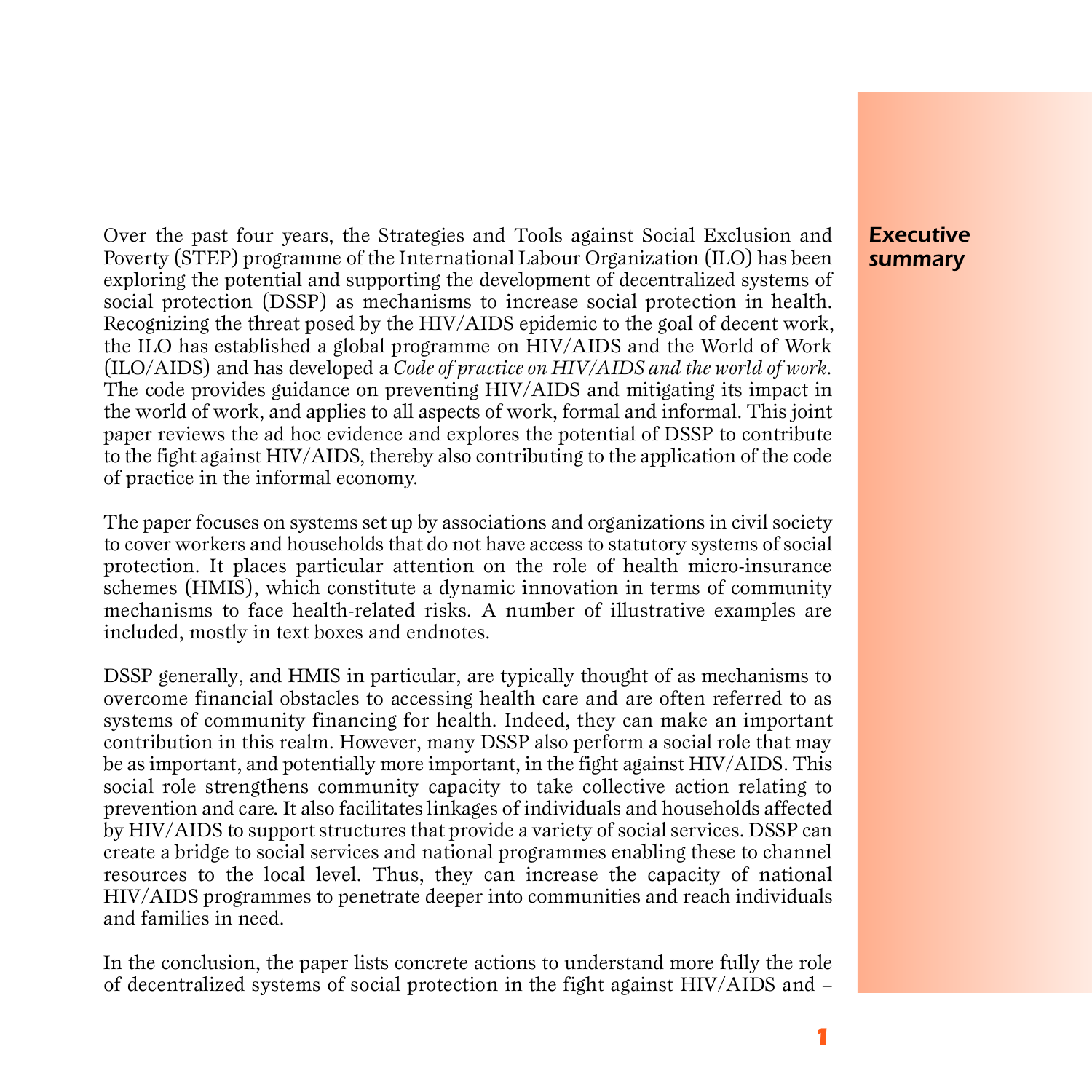most importantly - to further translate their potential into reality. Finally, it notes that the increased understanding and experience will be relevant not only for DSSP, but also for many other types of community-based organizations and associations.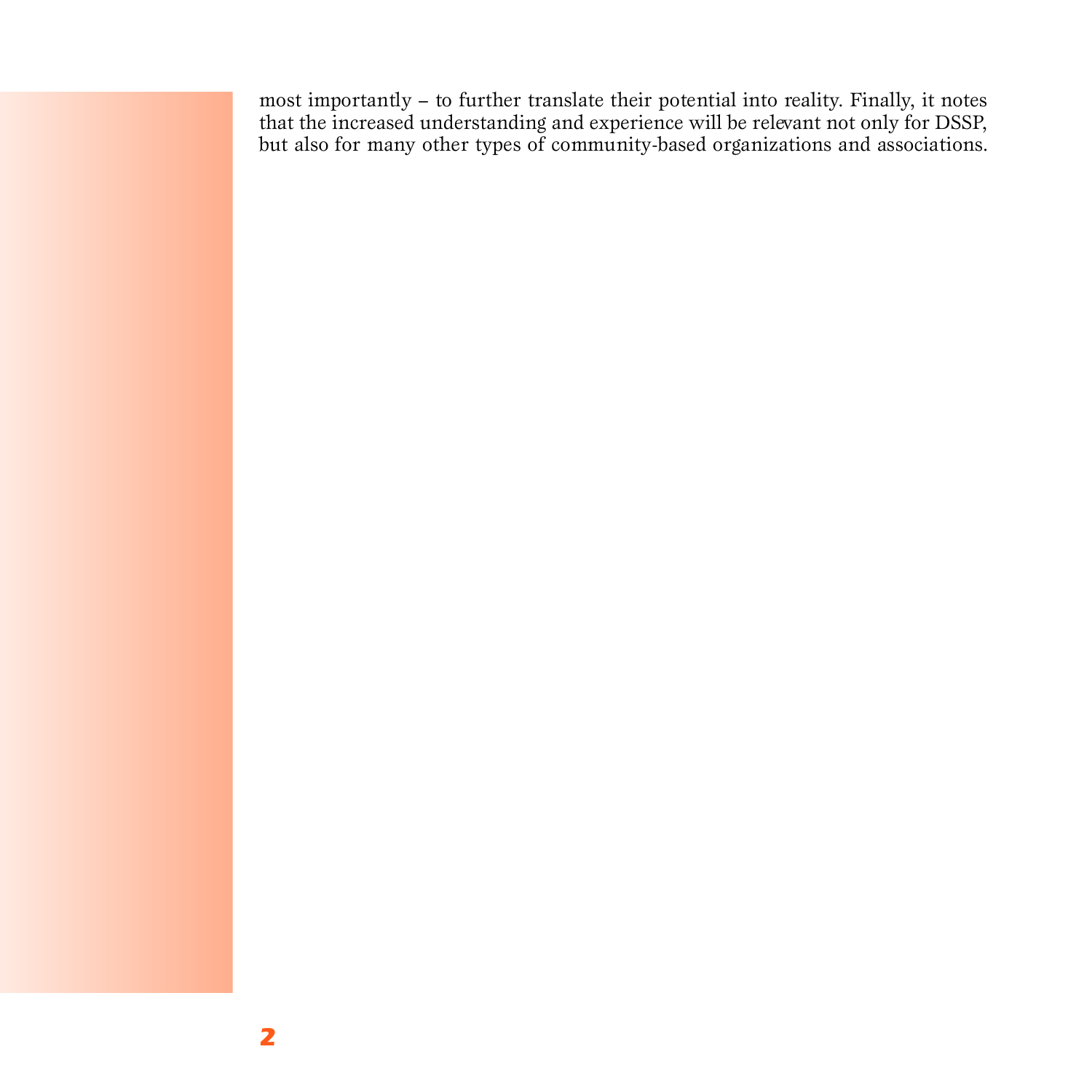On 25 October 2001, the ILO became the eighth co-sponsor of the Joint United Nations Programme on HIV/AIDS (UNAIDS), bringing to the Programme its understanding of and expertise in the epidemic in the world of work. Director-General Juan Somavia said, "AIDS has a profound impact on workers and their families, enterprises and national economies. It is a workplace issue and a development challenge."<sup>1</sup>

As an initial contribution to the fight against HIV/AIDS, the ILO developed a *Code of practice on HIV/AIDS and the world of work*. It was approved by consensus in May 2001 at a tripartite meeting of experts from all regions and formally launched in June 2001 by the ILO Director-General at the UN General Assembly Special Session (UNGASS) held in New York. The code provides practical guidance to policy-makers, employers' and workers' organizations and other social partners for formulating and implementing appropriate workplace policies, prevention and care programmes, and for establishing strategies to address the situation of workers in the informal sector.

The ILO's global Programme on HIV/AIDS and the World of Work (ILO/AIDS) supports the application of the code at national and enterprise levels through advisory services for governments and the social partners, a programme of education and t raining, and other technical cooperation activities to enhance the capacity of constituents to develop and implement workplace policies and programmes. An education and training manual that will help guide the use of the code and its adaptation to different sectors and situations is under development.

As the ILO moves forward with providing support for the application of the code, it recognizes that, "While information and experience in addressing HIV/AIDS in large-scale formal enterprises is beginning to be accumulated, the same cannot be said of the informal economy or small enterprises, where the majority of workers are to be found."<sup>2</sup> With respect to the informal economy, the ILO also recognizes that "One approach which should undoubtedly be investigated more thoroughly is the development of prevention and care programmes in the context of the mutual health funds which are being established by small enterprises and informal economy operators in many countries, particularly in Africa, and which are being promoted through the ILO's global Programme Strategies and Tools against Social Exclusion and Poverty (STEP)."<sup>3</sup>

## *Background*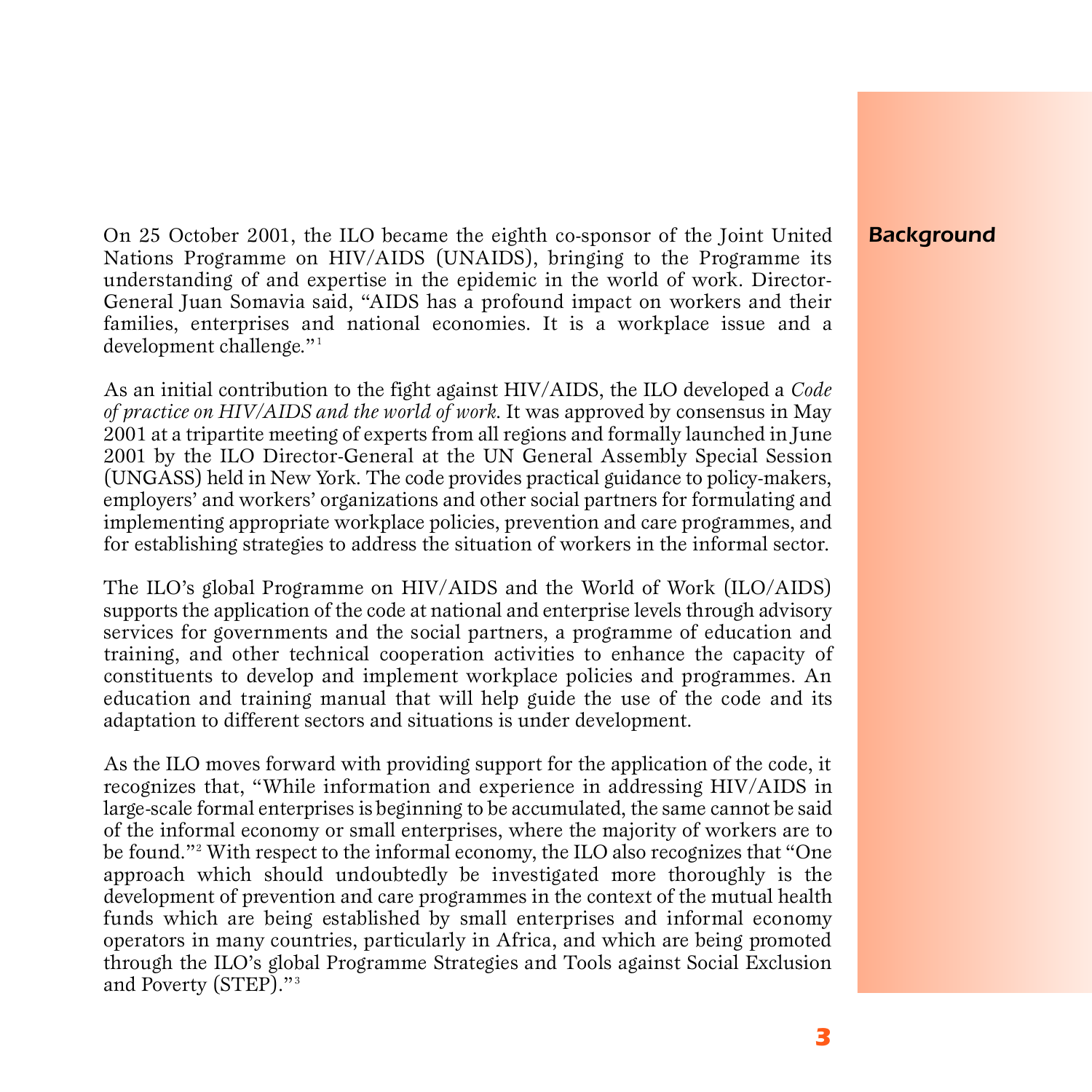This paper describes efforts being developed by the ILO to strengthen the capacity of groups of workers and their families, particularly those in the informal economy, to organize action for the prevention of HIV/AIDS and for the care of those affected by HIV/AIDS. In line with one of the major recommendations emanating from UNGASS, the approach is grounded in communities' activities and mobilization, to enable them to rise to the challenge of HIV/AIDS. The approach builds on the extensive experience gained by ILO/STEP and its development partners in exploring the potential of decentralized systems such as micro-insurance to extend coverage of social protection in health.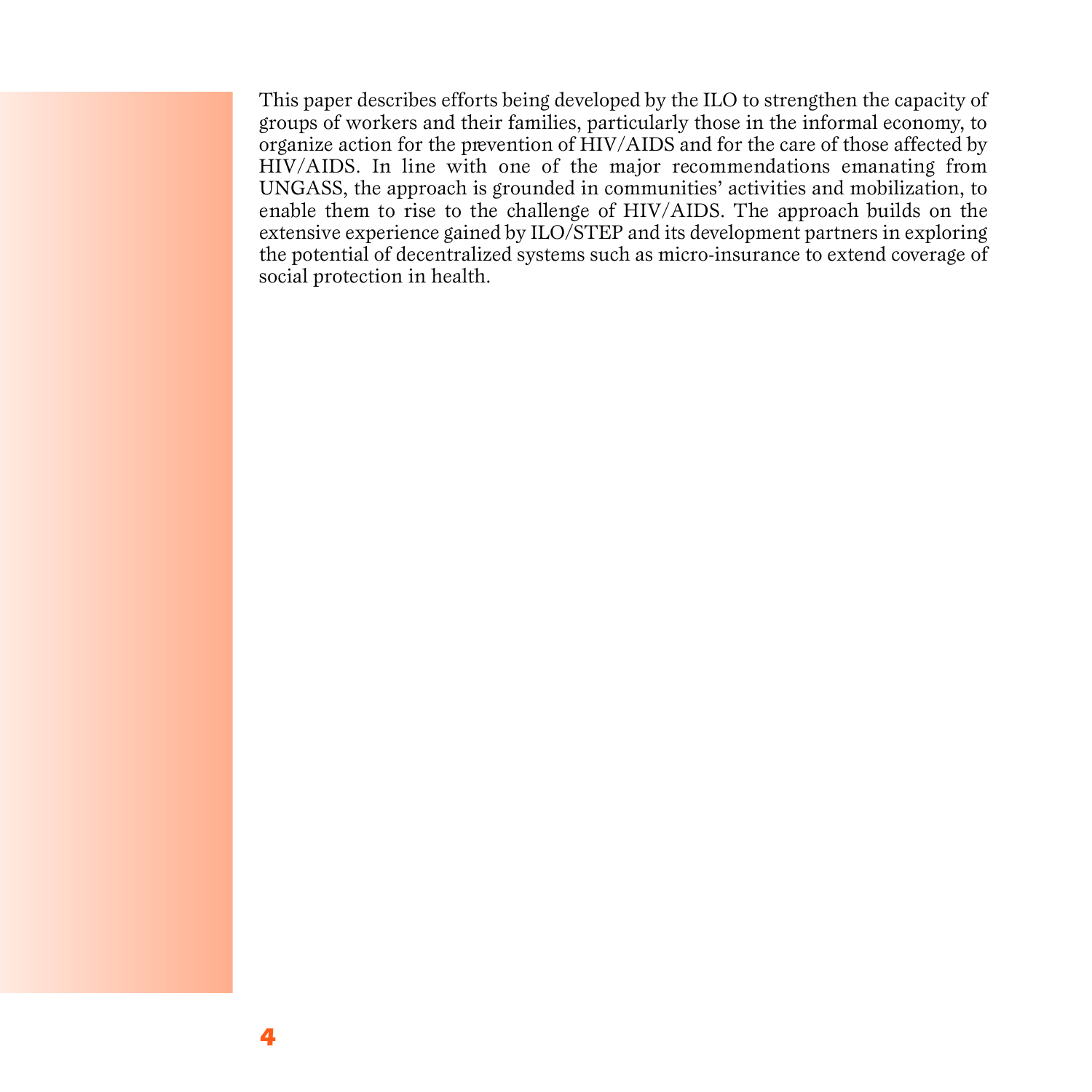Since the 1980s when HIV/AIDS was first acknowledged as a major public health concern, the fight against the HIV/AIDS epidemic evolved from being centred on medical action to being focused on communities. There is now general consensus that the most effective strategies for combating the pandemic are community-based and multi-sectoral. Indeed, the majority of prevention and care activities are undertaken within households and communities and – typically – the majority of resources for these actions come from the communities themselves through a variety of coping mechanisms.

Analysis of the epidemic has made clear that women suffer disproportionately from its negative impact. Because of social, economic and cultural inequalities between men and women, they face the heaviest burden from the spread of the epidemic. The responsibility for providing care and support to household members who have contracted the disease falls predominantly on women. The same is true for providing support and care to increased numbers of dependants in the household due to AIDSrelated deaths in the extended family. In view of their traditional role as caregivers, women are also the most important stakeholders when it comes to issues relating to prevention and care.

*"The outcome of the battle against AIDS is decided within the community. People, not institutions, ultimately decide whether to adapt their sexual, economic and social behaviour to the advent of AIDS. Government and non-governmental organizations can only influence, either constraining or facilitating people's responses to HIV and AIDS." (Phayao case study, UNAIDS, April 2000)*

UNAIDS has explicitly adopted a p p roaches aiming at strengthening the communities' own coping strategies. However, there are still genuine difficulties in finding effective community-based approaches that can be generalized to regional and national levels so as to make a significant impact beyond a limited number of communities.

DSSP represent community-based coping mechanisms. Much of the experience gained through the development and functioning of these systems can be applied to the design and development of national HIV/AIDS programmes.

*The centrality of communitybased action in the fight against HIV/AIDS*

*1*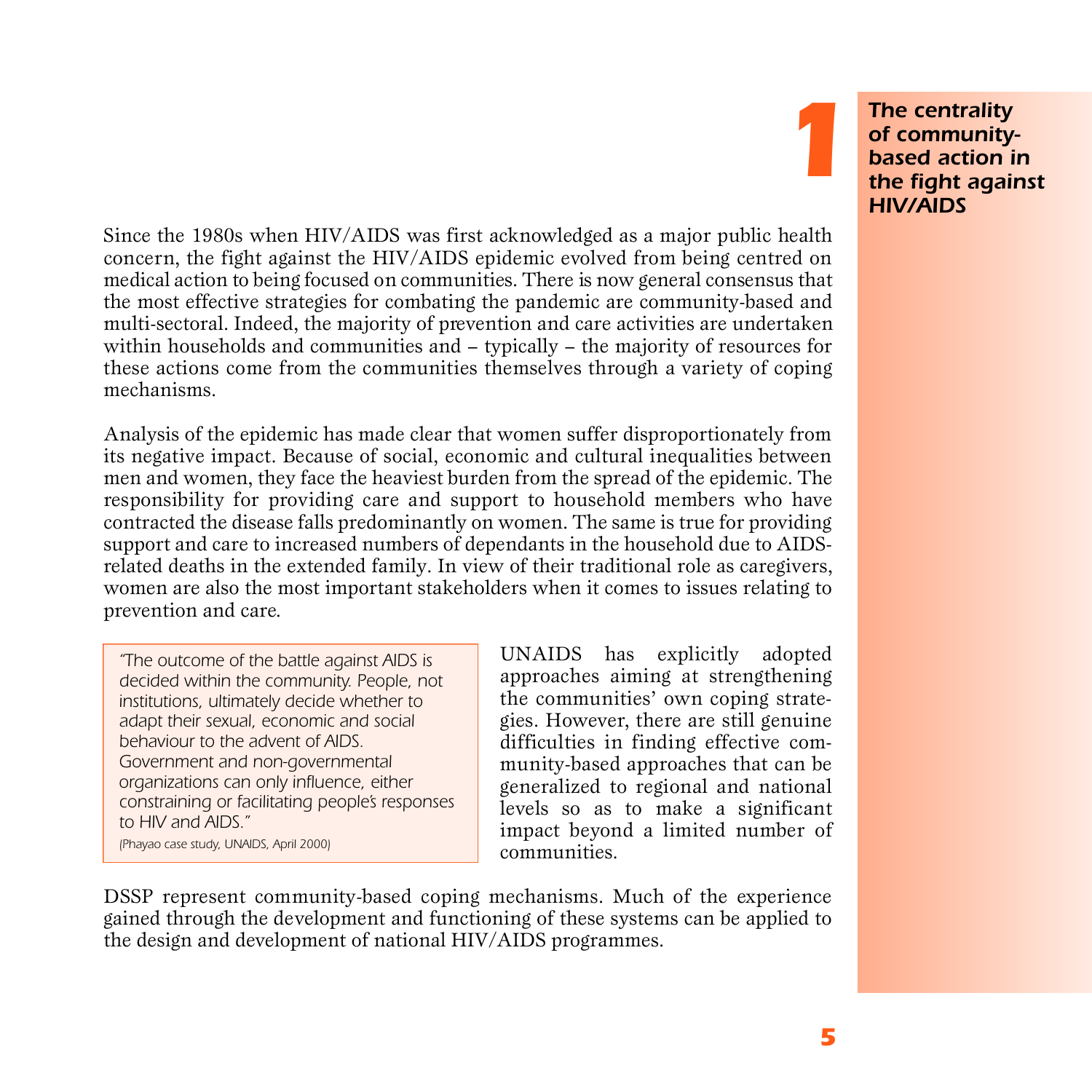*Decentralized systems of social protection: Examples of communitybased coping mechanisms*



DSSP can be categorized as systems that increase the capacity of individuals and households that are part of an organized group to face a variety of negative occurrences (risks). The DSSP increase security by enabling individuals and households to decrease the negative consequences of risks. Most cannot significantly decrease the negative consequences of acute risks such as floods or earthquakes that affect entire communities. These systems are most effective in enabling individuals and families to decrease the negative consequences of risks that affect only a small portion of the community at any given time, such as illness or temporary inability to earn income. They also typically have systemic incentives to engage in preventive actions that decrease exposure to risk.

This document focuses on community-based DSSP set up to cover households that do not have access to statutory systems of social protection. These vary widely. They range from systems that aim primarily at protecting income and employment such as savings and credit schemes, $^{\text{4}}$  to systems that have social protection in health as their primary objective, such as health micro-insurance schemes (HMIS). Irrespective of their primary objective, they typically entail some form of membership which, depending on the system, may imply different types of duties and responsibilities. Some of these relate to the degree of solidarity or mutual help provided by the scheme. For example, some risk-sharing is inherent in schemes where the savings of individuals form the basis for loans or benefits to members (village banking). Greater degrees of solidarity and risk-sharing are inherent in systems of insurance whereby membership requires periodic contributions to access benefits in time of need.

Because the DSSP are typically established as a result of locally driven processes, they vary enormously in terms of size, primary objectives and operational capacity. Their differences can be viewed as strengths, to the extent that they reflect the separate realities of the different organized groups in civil society. However, the high degree of variation makes it difficult to draw broad conclusions that are applicable to all DSSP. This should be kept in mind when considering their potential contribution in the fight against HIV/AIDS.

Among DSSP, micro-insurance is of particular interest. It constitutes a dynamic in novation in the health field and has demonstrated significant potential in enhancing the capacity of communities to cope with health issues and to interact with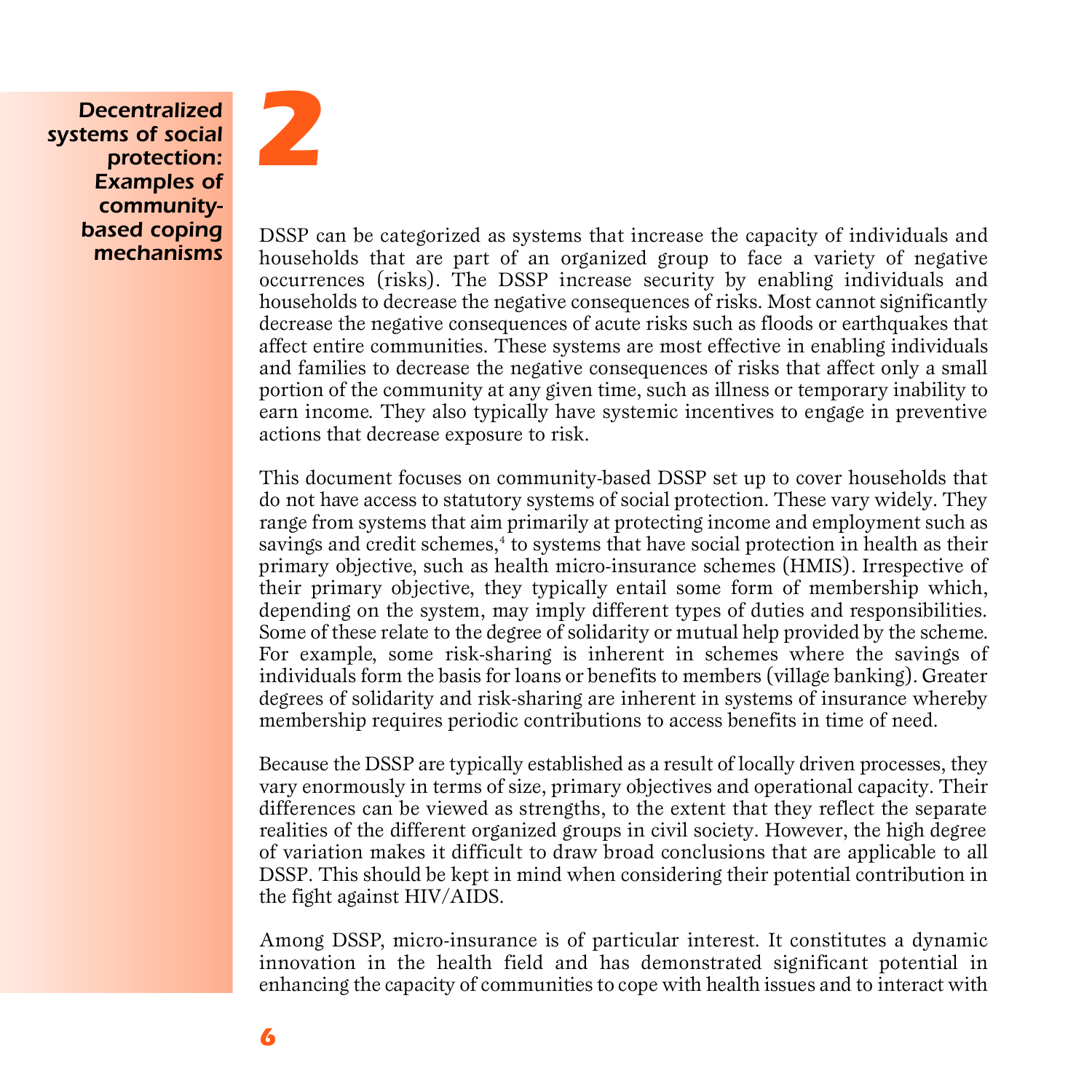providers of health and other services. Micro-insurance is also relevant in enabling communities to address the HIV/AIDS pandemic to cover other risks, such as expenses linked to death – whether or not it is caused by AIDS – and to assure children's education.

The term health micro-insurance is used loosely to include schemes referred to by a variety of terms, including mutual health organizations, mutual health funds and community-based health financing schemes.

The term "micro" refers to the limited capacity of the members to contribute, which also limits the size of the financial transactions and the benefits package, not to the scale of the scheme. In practice, most HMIS are relatively small, counting less than a few thousand beneficiaries. Worldwide, such schemes are relatively few in number but are growing rapidly. They exist in such countries as Bangladesh, Benin, Burkina Faso, Cameroon, Congo, Côte d'Ivoire, Ghana, Guinea, India, Kenya, Mali, Nepal, Nigeria, the Philippines, Rwanda, Senegal, South Africa, the United Republic of Tanzania, Togo, Uganda, Dominican Republic, Ecuador, Guatemala, and Nicaragua.<sup>5</sup>

Like all systems of insurance, HMIS are based on the pooling of resources and the sharing of risks among the members of the group.<sup>6</sup> There is increasing evidence that pooling of risk and resources are particularly important to poor communities because they can significantly increase their level of security. Belonging to the pool means that households are less threatened by the possibility of having to decapitalize – deplete their savings and/or sell their assets – in order to cover medical costs. <sup>7</sup> Thus, HMIS can constitute a mechanism for excluded households to decrease their vulnerability to illness and help them to confront health-related expenditure that might lead them into – or further into – poverty. The schemes can make the greatest difference to the lives of women, easing their burden of caregivers thanks to the increased access to needed health services and by increasing their level of security.

HMIS, as referred to throughout this document, differ from commercial health

insurance schemes in fundamental ways. They are typically not-for-profit and hence do not have the selection of risk as a central strategy.<sup>8</sup> They are also typically characterized by a high level of social cohesion among the members, stemming from being part of the same community. Contrary to commercial insurance, members usually know each other directly or

*In many countries there are examples of hospitals that have established schemes to increase access of the local population to health services, including services related to HIV/AIDS. The Kisiizi Hospital Health Plan (KHHP) in Uganda covers the costs of testing and counselling and of opportunistic diseases, thereby furthering its work related to HIV/AIDS.*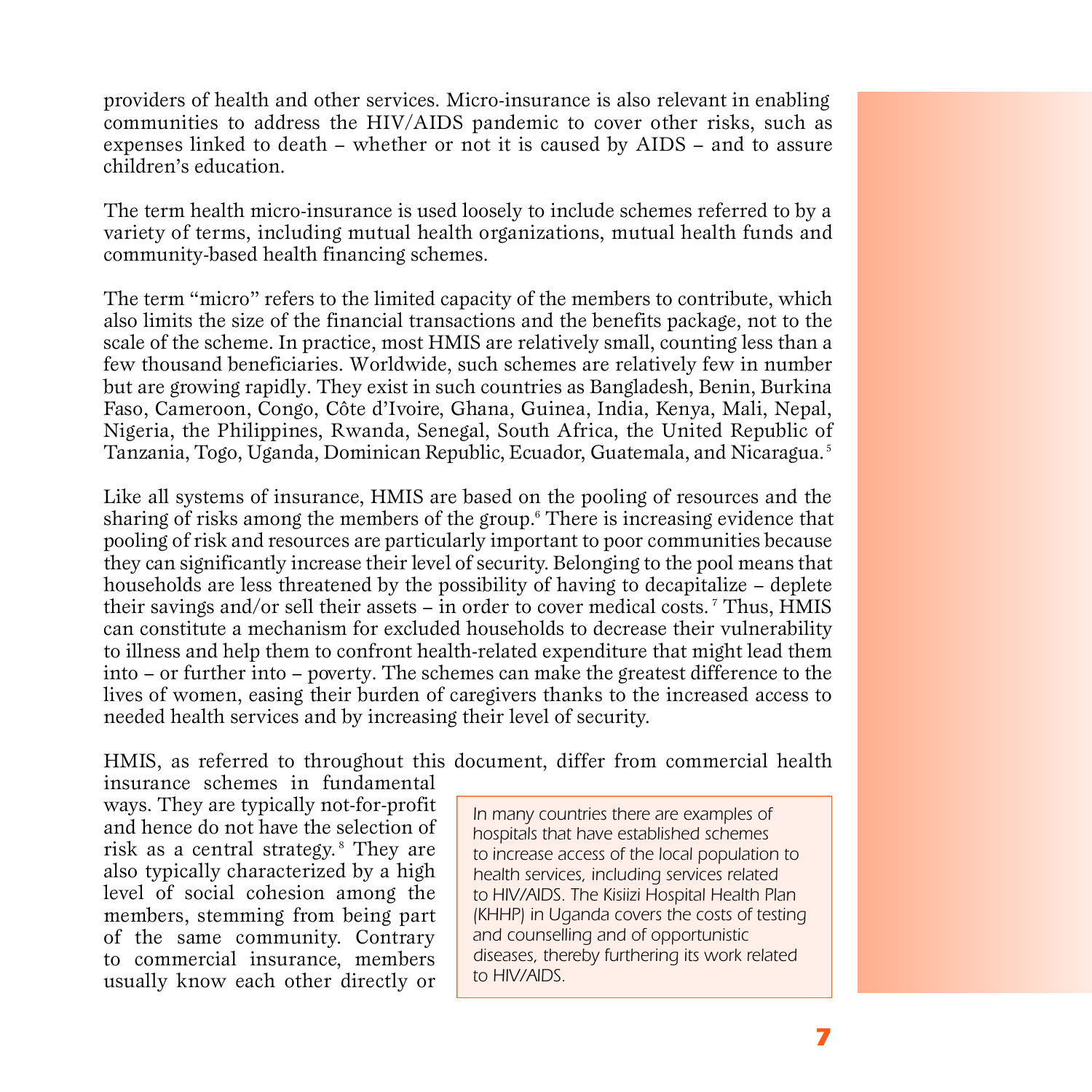indirectly, and are therefore more likely to take collective action and to engage in mutual help activities.<sup>9</sup>

The civil society associations and organizations that have established HMIS vary. Schemes have been set up by informal trade associations  $10$  and informal economy cooperatives,  $\frac{1}{1}$  by faith-based organizations,  $\frac{1}{2}$  by village associations and by women's or youth associations. Some development organizations that are best known for their provision of micro-credit have introduced health micro-insurance schemes, typically to protect their members against the financial risks brought about by health problems.<sup>13</sup> Local and regional governments have introduced schemes within the context of health sector reform.<sup>14</sup> There are also NGO health providers, many of which are faith-based, that have set up HMIS. For the purposes of this document, the HMIS being considered are those where the governance structure resides primarily within a community-based group in civil society rather than within an NGO or development organization.

The structures that provide support to the schemes also vary according to the context. They may be national or international and typically include both governmental and non-governmental institutions. Examples of support structures are:

- networks, federations and NGOs set up with the specific objective of providing support to HMIS – these could be international, regional,  $^{15}$  national or subnational; <sup>16</sup>
- informal trade associations and movements of workers in the informal economy that provide support to individual trade groups<sup>17</sup> – typically established to defend the rights of workers in the market place, they are increasingly becoming involved in action to help members meet their other needs;
- NGOs that are directly or indirectly involved in the provision of health care – many of these may themselves be actively engaged in the fight against the HIV/AIDS pandemic. Support may be financial, as in the case of subsidies or

*The "Concertation entre les acteurs du développement des mutuelles de santé en Afrique de l'Ouest et du Centre" is an example of an international network. It has a web site (see www.concertation.org) and also uses workshops and newsletters for tracking and sharing local, country and subregional activities related to health microinsurance. The "Concertation" receives technical and financial support from a number of international partners including: the ILO's global Programme STEP, Partnership for Health Reform Plus/USAID, the Association Internationale de la Mutualité, Deutsche Gesellschaft für Technische Zusammenarbeit (GTZ), the Belgian Alliance Nationale des Mutualités Chrétiennes, the French Réseau d'Appui aux Mutuelles de Santé and the Belgian Union des Mutualités Socialistes.*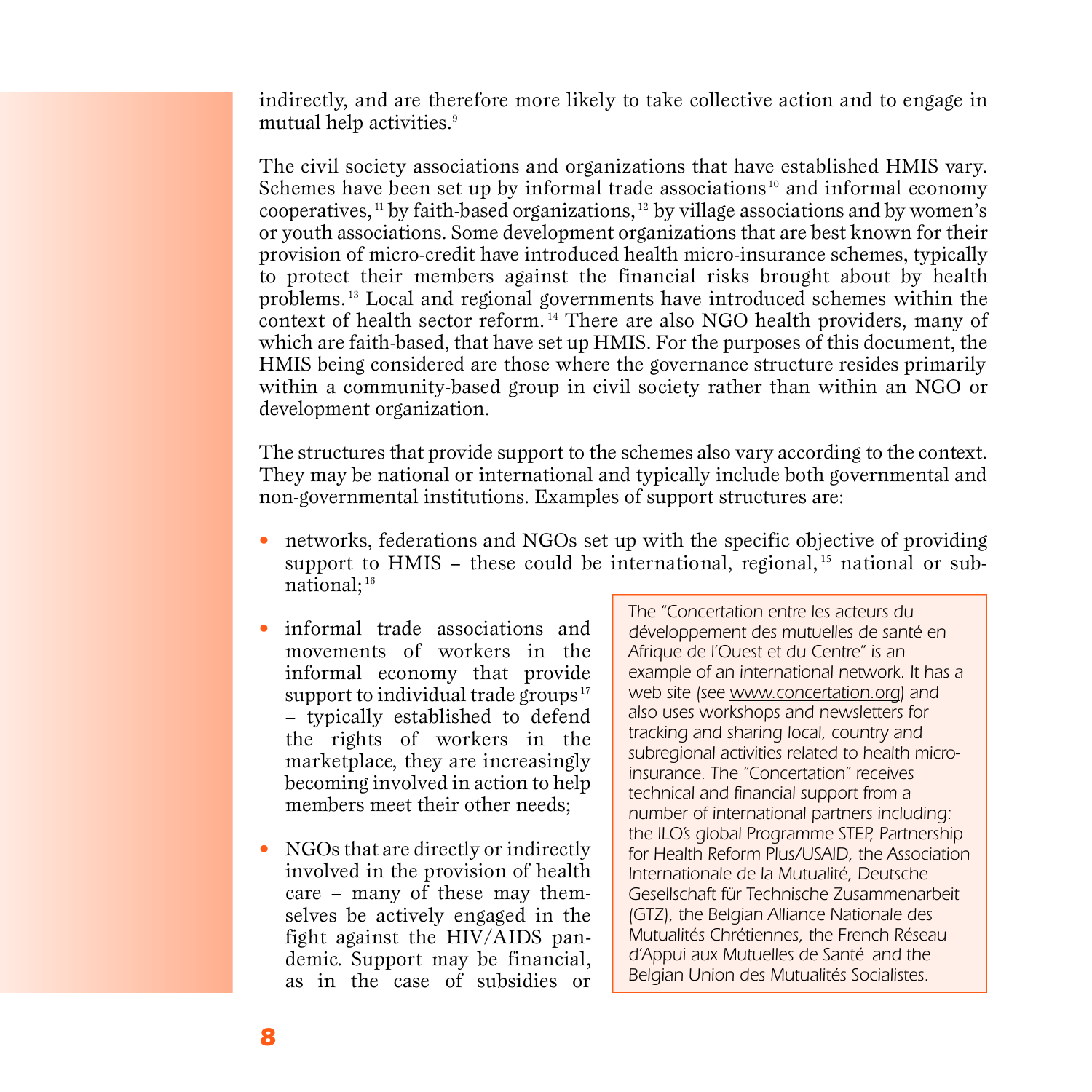*The Association guinéene de bien-être familial (AGBEF), active in the fight against sexually transmitted diseases, including HIV/AIDS, is providing support to local communities in the establishment of HMIS in order to facilitate access to health services, and in particular to reproductive health services. Similar action is being taken by the Association sénégalaise de bien-être familial (ASBEF).*

preferential fees for beneficiaries of the scheme, or technical, such as for the checking of drug prescriptions;

 $\bullet$  micro-credit institutions – while some micro-credit institutions have set up their own HMIS, others support the establishment or functioning of schemes, for example by using regular capacity-building sessions with loan groups to cover

health education topics and/or by directly promoting HMIS membership among the groups;

- local government structures especially in countries that have made significant strides in the process of decentralization;
- a variety of other national and international NGOs these may operate at community, district or national level.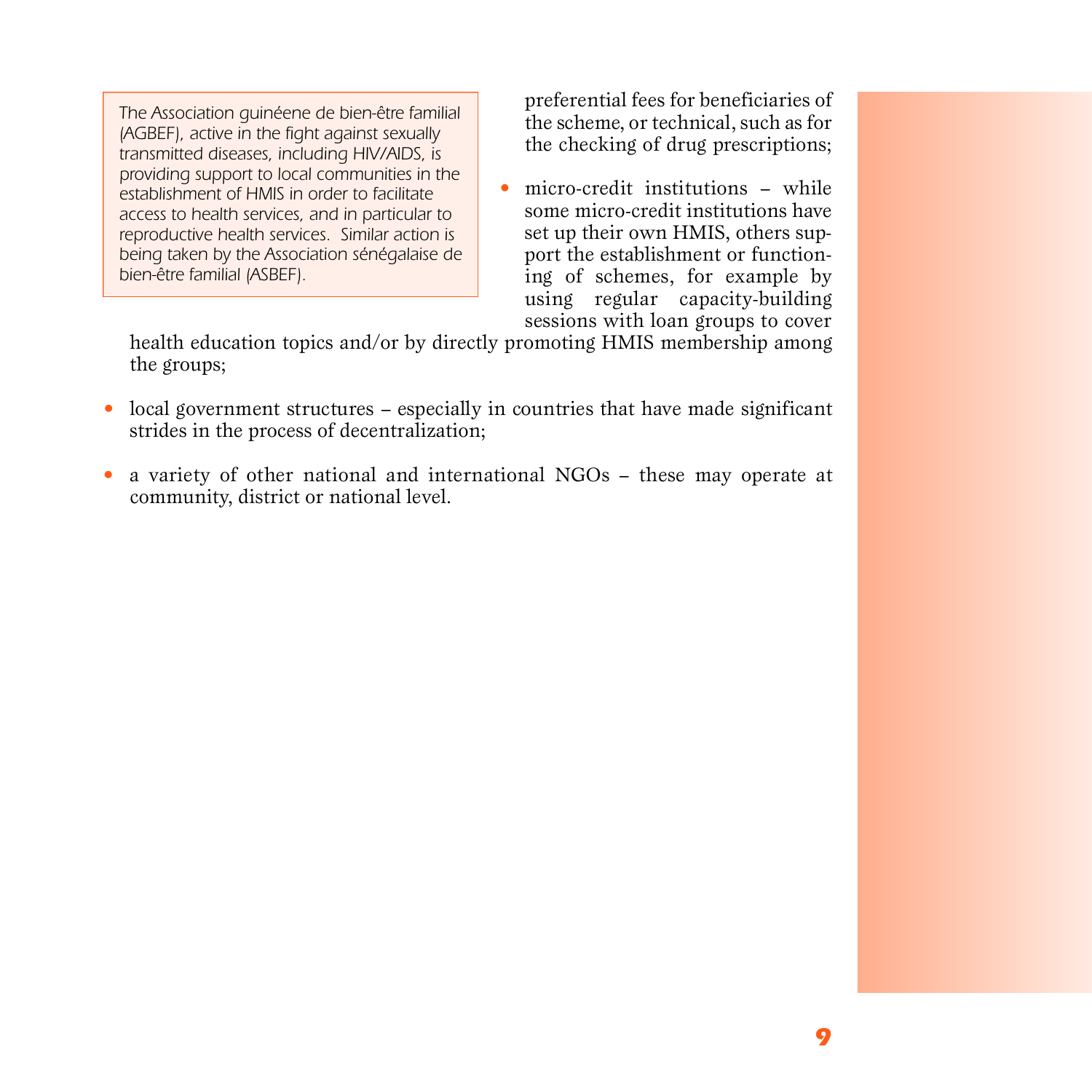*Decentralized systems of social protection and HIV/AIDS*



DSSP can be found in areas where prevalence rates of HIV/AIDS are high as well as in areas where they are still low. HIV/AIDS can pose a threat to the viability of the systems. When members of a savings and loan scheme are affected by HIV/AIDS, either directly by contracting the disease, or indirectly by having to care for others who are ill or who have been left behind by an AIDS-related death, they may be unable to repay loans and may jeopardize the viability of the scheme. In the case of HMIS, the prevalence of HIV/AIDS introduces significant risks of increases in claims and, in the worst scenario, bankruptcy by the scheme because of inability to cover the claims. Short of bankruptcy, increasing claims can also mean increased premiums in order to meet the claims.

However, on the positive side, DSSP can play an important role in the fight against HIV/AIDS. Ad-hoc evidence shows that as the first cases of AIDS appear among members of schemes, they are typically dealt with on a case-by-case basis. The benefits that DSSP can provide on their own are limited. Even HMIS do not – cannot – cover all the health-related costs. Howeve r, the schemes make an effort to link individuals and households to other care and support services, including those being provided through national HIV/AIDS programmes. The ad hoc evidence also shows that, when faced by this situation, the DSSP begin a process of reflection on what actions to take in order to face the pandemic. This type of reflection may also begin within schemes that are in areas of low  $HIV/ALDS$  prevalence. It may result from specific situations faced by the scheme, such as having migrant workers among their

beneficiaries who are at disproportionately higher risk of contracting HIV/AIDS, or from educational efforts undertaken by government and/or NGOs active in the fight against HIV/AIDS.

HMIS and, more broadly, DSSP have been widely considered as mechanisms to reduce financial barriers to *"Micro-insurance is not merely another form of insurance or health care financing. It is a form of social organization, based on the concepts of solidarity and risk-pooling, which involves the active participation of the groups' members."*

Source: *World Labour Report 2000: Income security and social protection in a changing world. ILO, 2000, p. 87.*

health care. In fact, they are often clustered under the broad heading of systems of community health financing. This characteristic is indeed important in terms of their contribution to the fight against HIV/AIDS. However, their broader social role is also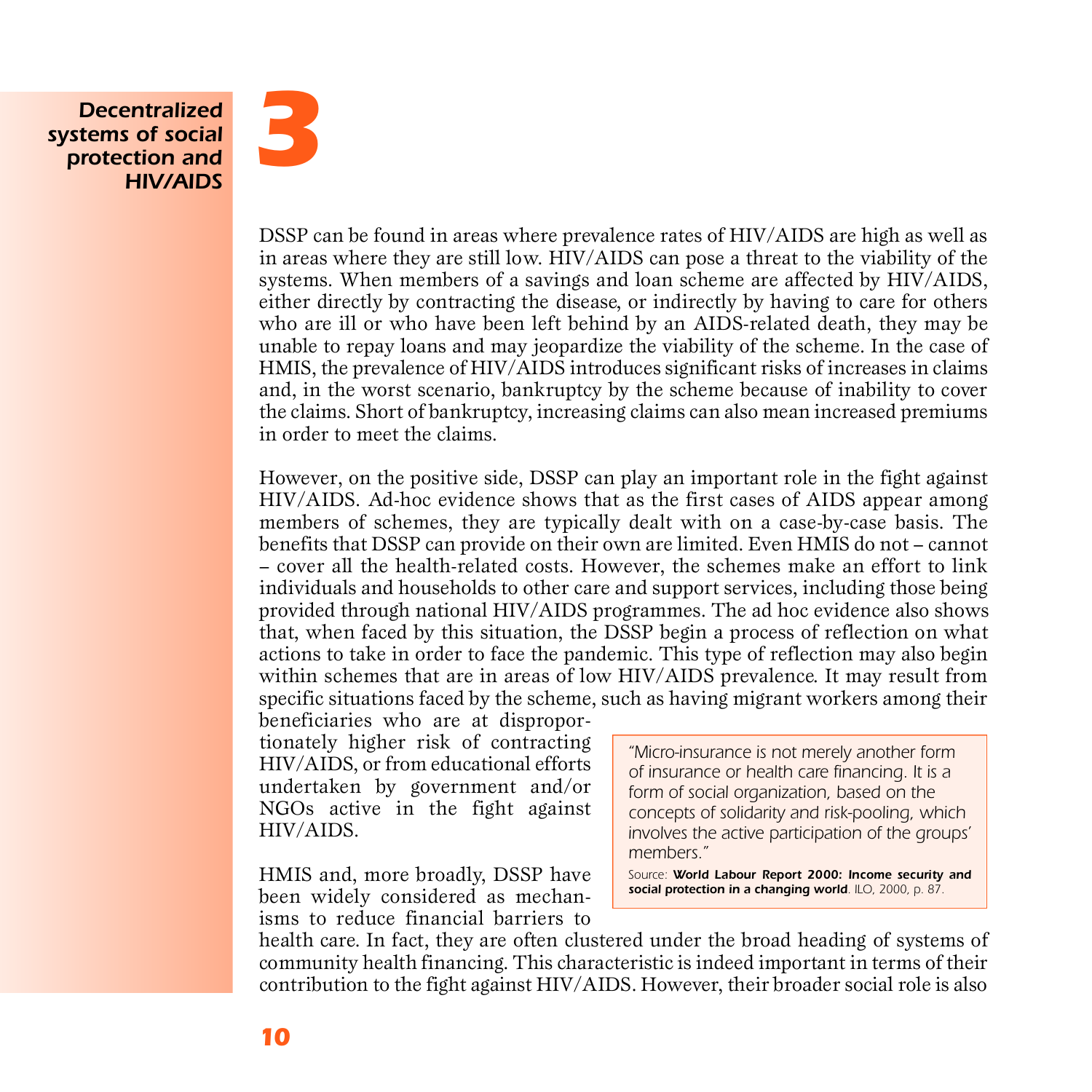of central importance. This relates to how DSSP can improve people's lives by increasing the voice of individuals and groups that were previously excluded, by enhancing their linkages to institutions that provide social services and by strengthening their ability to participate, negotiate, change and hold accountable institutions that affect their well-being. Thus, DSSP can effectively contribute to improving the situation of women.

The description of the potential contribution of DSSP to the fight against HIV/AIDS, outlined in the next portion of the document, comes from knowledge to date of how the systems are functioning and, in some cases, from extrapolations that stem from existing practices. The description is in no way meant to suggest that individual DSSP should engage in all of the actions outlined. As emphasized earlier, the schemes vary widely in terms of their size, gender composition and governance structure, as well as in terms of the context in which they operate. These factors influence their potential to contribute to the fight against HIV/AIDS.

It is also important to emphasize that the document does not wish to suggest that DSSP should be used to shift ever-greater responsibility and burden on communities to face the pandemic. On the contrary, the aim is to actively explore how the decentralized systems can serve to channel greater support and resources from g overnmental as well as non-governmental institutions to those in greatest need, especially women.

An important appeal of DSSP comes from their role in organizing resources to increase access to health care. This, as well as a number of other ways in which DSSP can contribute to the fight against HIV/AIDS in strengthening health systems, $18$  are considered below.

**► Access to health care services** – DSSP are already making a difference by enabling members living with HIV to access health care more easily. Increasing access to care is the primary objective of HMIS. Benefit packages cover, in varying degrees depending on local situations, treatment of opportunistic infections and elements of palliative care which are not only linked to HIV/AIDS. Some also c over HIV testing as part of outpatient services. Individuals and households benefit from this insurance coverage whether or not they are aware of their HIV status. Other DSSP, such as those primarily aimed at ensuring income security, may also contribute to increased financial access to health care.

For HMIS, there is legitimate concern on the part of the schemes that covering the expenses needed for the care of patients with HIV/AIDS may jeopardize their

*3.1 Effective and potential contribution as it relates to health care*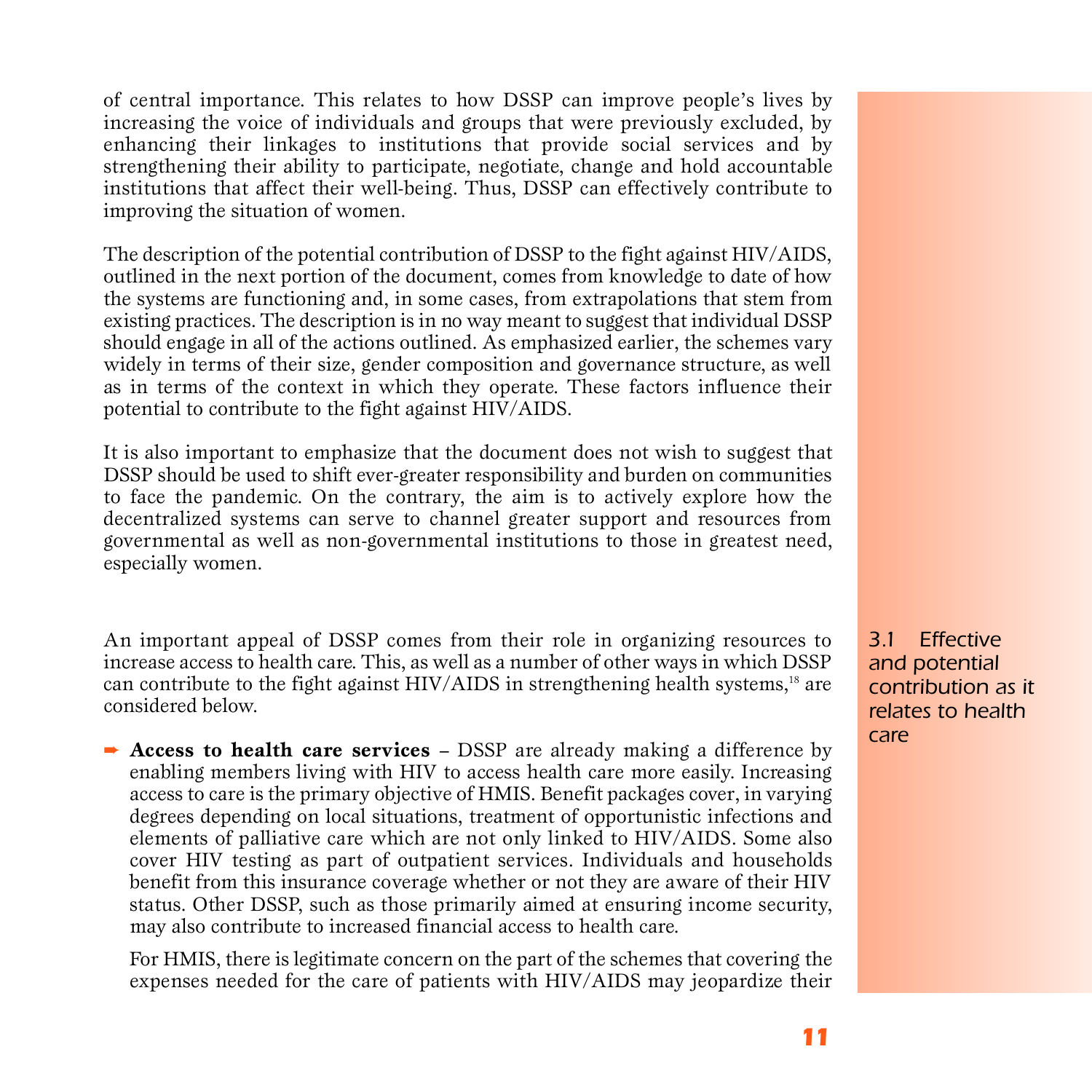financial stability. Therefore, they need to strengthen their capacity to determine how to include care and treatment of HIV/AIDS-related illnesses in their benefits package so that it maximizes  $HIV/AIDS$ -related health care coverage without jeopardizing the viability of the scheme. Work along these lines has already begun by HMIS in some countries.<sup>19</sup>

E ven where HMIS are considering amending their benefits package to include HIV/AIDS-related illness, it is unlikely that they could cover the cost of antiretrovirals (ARV) because it is still very high relative to the level of contribution affordable by members. This situation could change rapidly if the ARVs become available in either public or private pharmacies and health centres at an affordable – perhaps subsidized – price. In that context, HMIS can play a role in enabling national HIV/AIDS programmes that may provide subsidies for ARVs to reach individuals in communities that may otherwise be difficult to reach.

HMIS can further contribute to the fight against tuberculosis (TB), particularly in countries where there is an explicit national commitment and a corresponding policy to fight TB, accompanied by subsidies to ensure financial access to TB testing and treatment. In these contexts, HMIS can work in collaboration with the health delivery points to promote and perhaps to administer TB tests and to facilitate access to appropriate treatment. This type of action is especially relevant where TB cases are increasing as a direct result of HIV/AIDS. It is of particular interest to explore how experience in this area will lead the way towards an

*In the village of Ngongo in Mali, no children have died of malaria since a HMIS has been established. According to the managers of the scheme, this is not only because services are more accessible, but also because women now bring their children to the health centre early thanks to the health information made available to them by the scheme. The scheme also organizes peer education activities among adolescents to increase knowledge and responsible behaviour, particularly with respect to reproductive health. In addition, the scheme promotes ante-natal care by requiring pregnant women to attend at least four sessions in order to be eligible for delivery benefits. The prevention extends immediately to their newborns. The scheme promotes immunization positively by providing mothers with the Extended Programme of Immunization (EPI) booklet free of charge, and negatively by not covering EPI illnesses if the proper immunization schedule was not followed. Other schemes are helping to prevent malaria by facilitating access to mosquito nets.*

*A number of HMIS are already engaged in HIV/AIDS information and education activities. In Zabre, Burkina Faso, the HMIS Leere Laafi Bolem undertakes village-based educational activities in the 83 villages where it has members. Working with village committees, it reaches well beyond its membership of approximately 5,000. The educational activities are organized with the support of the Initiative Privée et Communautaire contre le SIDA au Burkina Faso (IPC/BF).*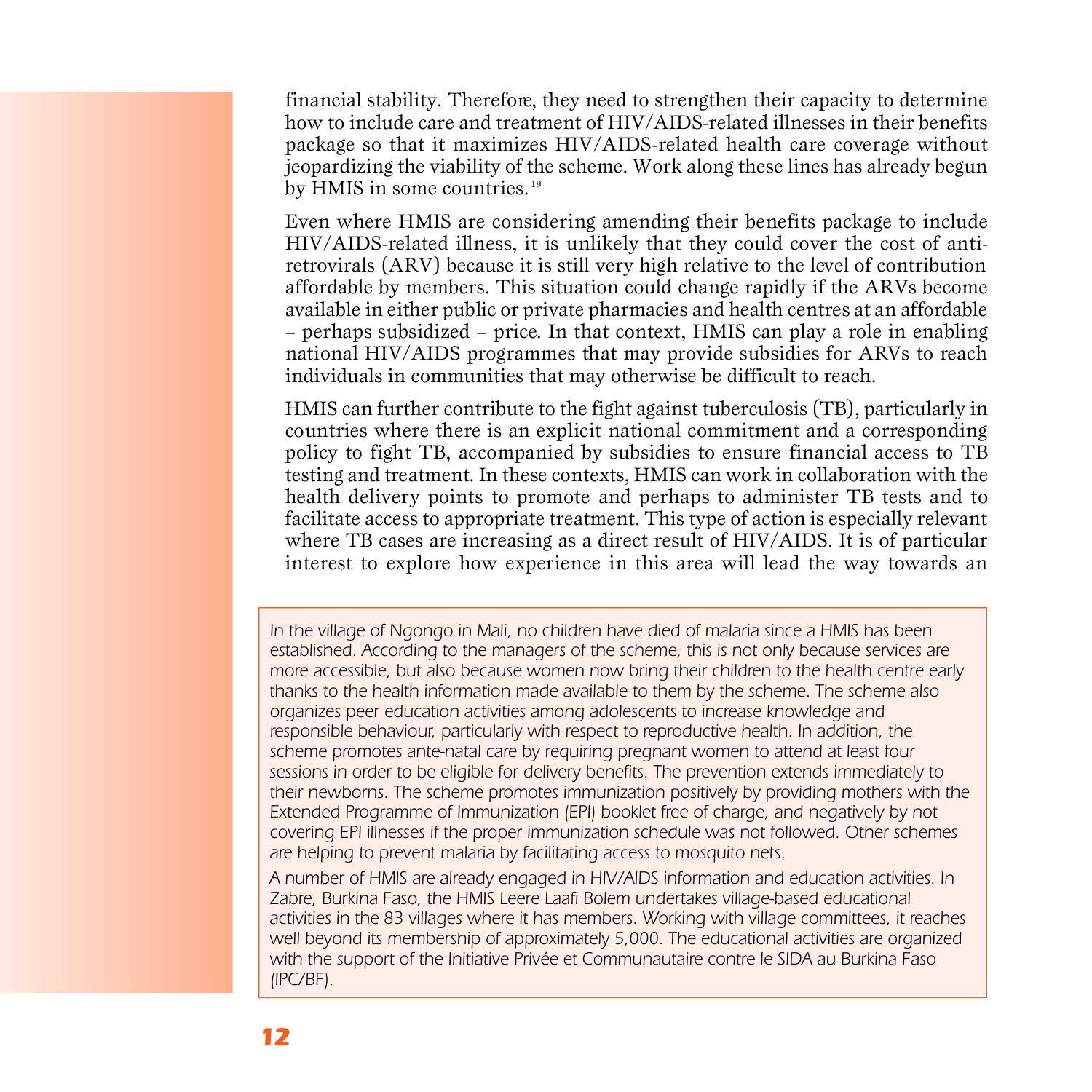important role in facilitating access to ARVs when they become available at affordable prices.

**► Prevention** – DSSP are effective mechanisms for health promotion to the degree that the health of their members is a central objective. This is the case for HMIS, for which prevention is also an effective way to contain its costs.

DSSP can promote health through educational activities that raise awareness on the importance of protection and appropriate health-seeking behaviour. This can be complemented by action within the community, for example to increase the availability of condoms. In addition, HMIS can encourage prevention through the design of the benefits package.

➨ **Voluntary and confidential counselling and testing** – VCCT embodies the lin kages between prevention and care as well as the articulation between the services that need to be provided by the health delivery points and the actions that can be taken by individuals and communities. The very presence of a scheme that c overs some elements of treatment and care related to HIV/AIDS can be an

*Many hospital-based HMIS cover the costs of HIV/AIDS testing and counselling and some link it to other benefits. The communitybased, Ishaka Hospital Health Plan in Uganda, established by the hospital to increase access of the local population to health care, strongly advises pregnant women to undergo an HIV/AIDS test during antenatal sessions.*

incentive for people to undergo testing. There is evidence that people are more likely to use VCCT when they know that some form of treatment is accessible.<sup>20</sup> In addition, as noted above, HMIS can design their benefits package to promote ante-natal visits, thereby contributing to the uptake of VCCT among pregnant women and to the prevention of mother-to-childtransmission (PMTCT).

HMIS could do more in the promotion of VCCT. Where the laboratory in f rastructure and distribution system for test kits exist, they could include the cost of testing in the benefits package and link it to ensuring the result of the test is received and to pre and post-test counselling. Potentially, they could play a role in the administration of the tests, devising community-based solutions to address issues of confidentiality, partner notification and possible stigma.

Another important contribution could be in providing counselling. This would not only provide a direct benefit to members but could represent a way for the scheme to facilitate links to systems of community-based care as well as to institutions or organizations providing other types of needed non-health services. This social role of the scheme is elaborated in the next section.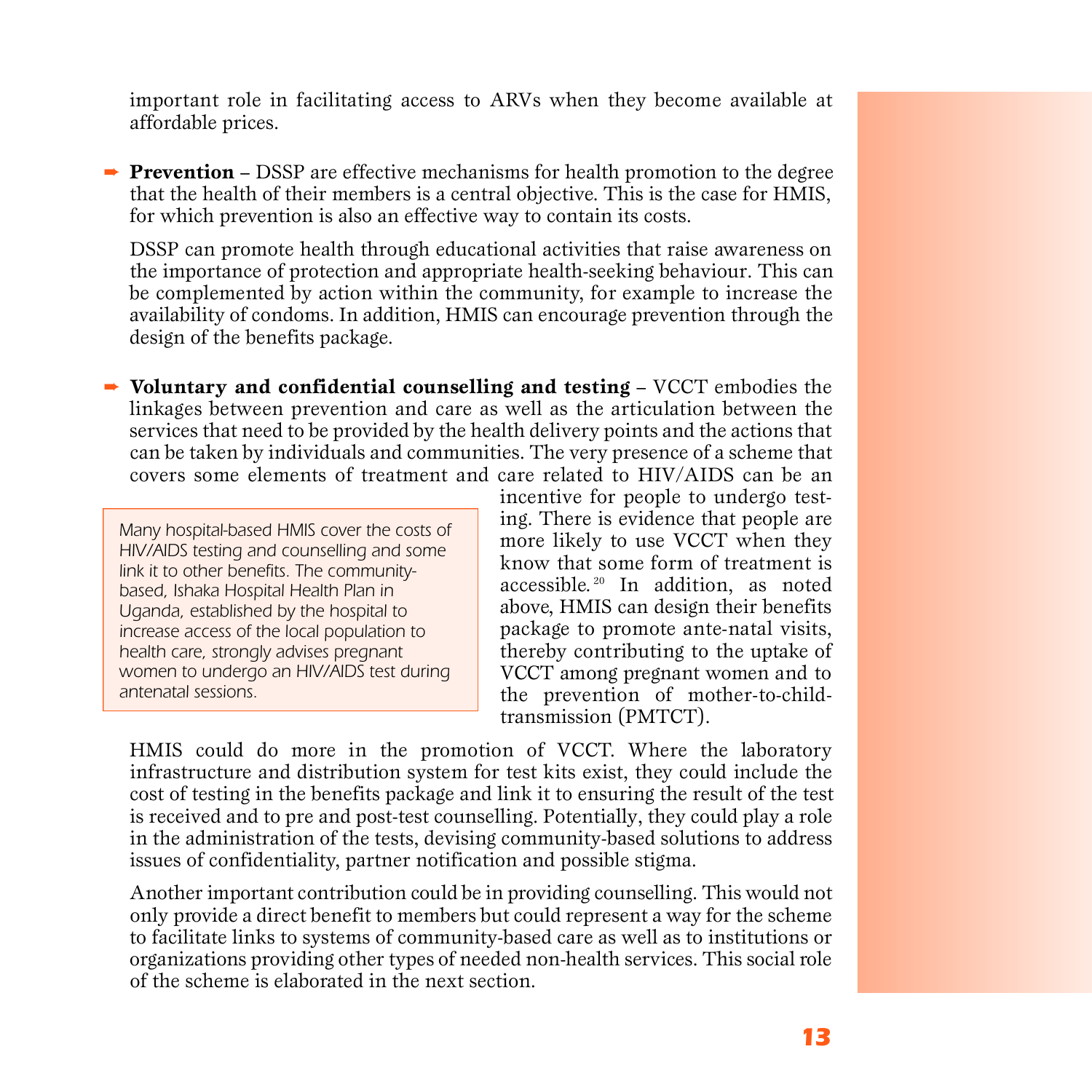In addition, HMIS can improve the capacity of health providers to deliver health services. An important reason is that they render payments to health facilities more regular. This enables health providers to improve planning and to take greater advantage of economies of scale in the purchase of drugs and equipment.

*3.2 The broader social role of decentralized systems of social protection*

Possibly, the most important contribution of DSSP in the fight against HIV/AIDS relates to their role in decreasing the exclusion of individuals and households and enabling them to participate more actively in issues related to their health. Where they contribute to strengthened solidarity, the ability of individual members to face their problems will be greater, to the degree that they are less isolated and are supported by the group. Within the group, DSSP can play an important role to:

**→ Address stigma and discrimination** – The issues related to stigma and discrimination prevalent in a particular setting are bound to be reflected within a DSSP. Thus, there is the danger that, if members of a DSSP are faced with HIV/AIDS, they may "disappear" rather than confront the stigma that could ensue from their approaching the DSSP for assistance. However, on the positive side, many DSSP manifest a high degree of social cohesion, as well as a commitment to a social role and a willingness to go out of their way to care for members, to the point of making important exceptions in order to cover their needs. <sup>21</sup> In view of this, they can provide a conducive setting for addressing issues of stigma and discrimination. Their efforts in this area can be enhanced through partnership with associations of people living with HIV/AIDS. One area that would need special attention, in this context, is the confidentiality of medical records of members.

DSSP can also increase the capacity of the community to interact with government and non-governmental institutions that affect the well-being of their members. They can facilitate linkages and partnership between the community and institutions that provide a multitude of social services. Beyond this, they can serve as a communitybased mechanism to channel resources to the local level. In the context of the fight against HIV/AIDS, this constitutes perhaps the greatest untapped potential. They can serve to:

**► Link beneficiaries to needed services** – As noted earlier, ad hoc evidence shows that since DSSP recognize their limitations to covering the needs of beneficiaries affected by HIV/AIDS, they provide support by linking individuals, families and communities to a variety of service providers (government, not-for-profit and private) that can assist members not only with health problems, but also with the provision of psychosocial support, support with the planning for the well-being of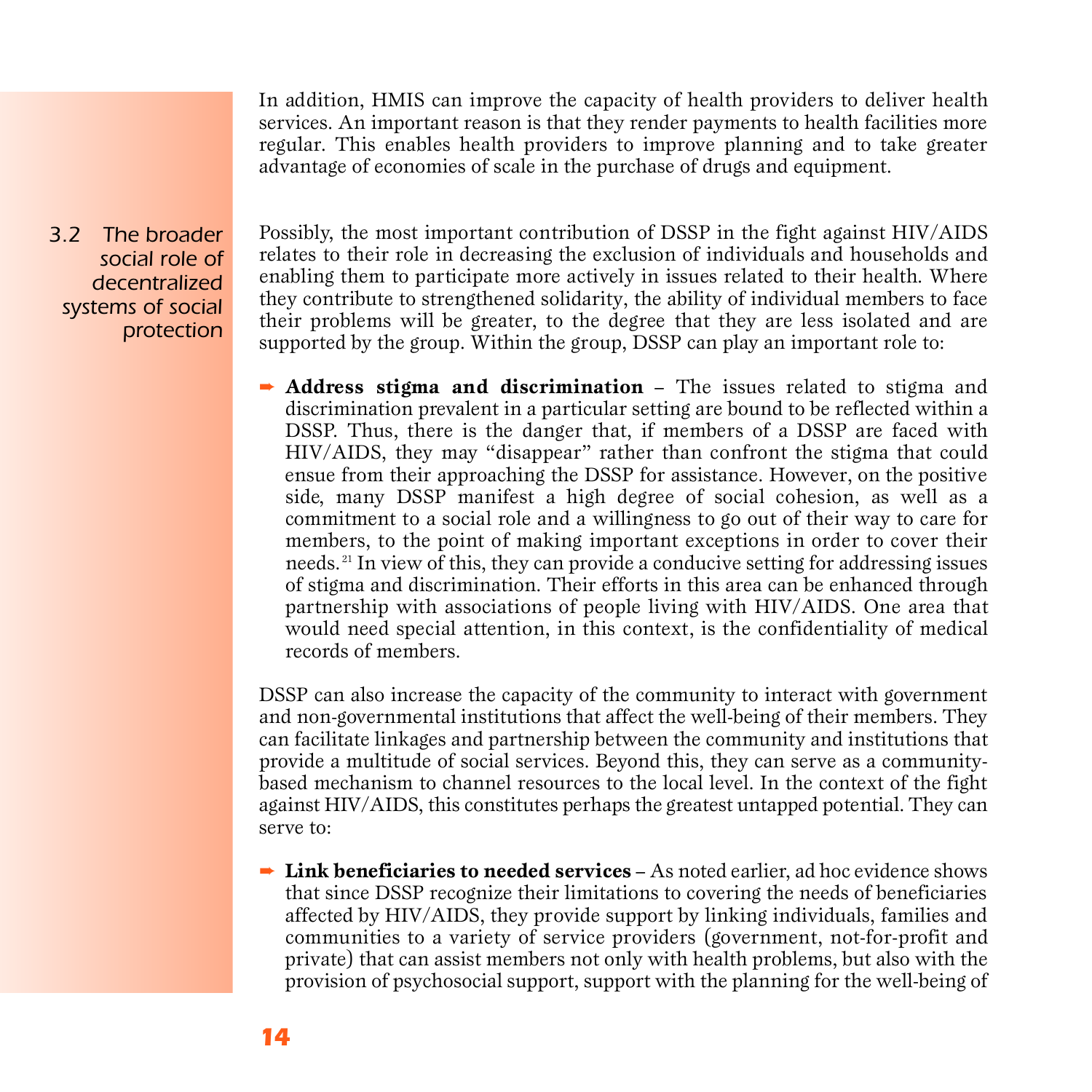the children (including their education), legal support relating to issues of inheritance and financial support to cover costs of burial and loss of income. The lin kages to the services may be institutionalized or informal. Examples already exist where HMIS reach agreements – sometimes contracts – with NGOs or government institutions whereby the HMIS identifies and refers household and individuals in need so that they can benefit from services.<sup>22</sup> Some of the services may be provided by or through national HIV/AIDS programmes.

**Channel resources to the local level –** To the extent that DSSP are truly community-based and governed by democratic principles, they are responsive to community needs and accountable to their members. They can therefore be used by government and NGOs to channel resources and penetrate deeper into communities so as to reach those in greatest need.<sup>23</sup>

A direct, but limited way for governments and NGOs in general, and HIV/AIDS programmes in particular, to channel resources to individuals and households affected by HIV/AIDS is to cover the membership fees of families that cannot afford them. In health schemes, these may take the form of matching funds or grants.<sup>24</sup> In the area of education there are also examples where contributions made by families towards the education of their children are matched by scholarships from NGOs or government programmes.

G overnment institutions and NGOs can channel more substantial support through the DSSP by providing them with grants or subsidies to undertake local action. The channelling of resources may entail a contractual agreement between the support structure and the DSSP that defines the responsibilities of each of the parties. The local level action can be related to prevention or to care and would typically benefit the community broadly, not only the members of the scheme. The grants or subsidies can provide the necessary resources for DSSP to take on the activities described in the previous sections more fully.

The last two points – link to support services and channel for resources to reach local l evel – are essentially two aspects of the central concept that the contribution of DSSP in the fight against HIV/AIDS is directly related to their ability to increase the access, by individuals and households in need, to available resources. For DSSP, the partnership with support structures is needed to strengthen their capacity to assist individuals and households affected by HIV/AIDS. Indeed, in view of the significant limitations of the contributory capacity of the members of the group, the impact of DSSP on prevention and care of HIV/AIDS would be very limited if the schemes relied solely on the contributions from their members.

For the support structures, the partnership with DSSP can represent a way to increase their effectiveness in the fight against HIV/AIDS by enabling them to reach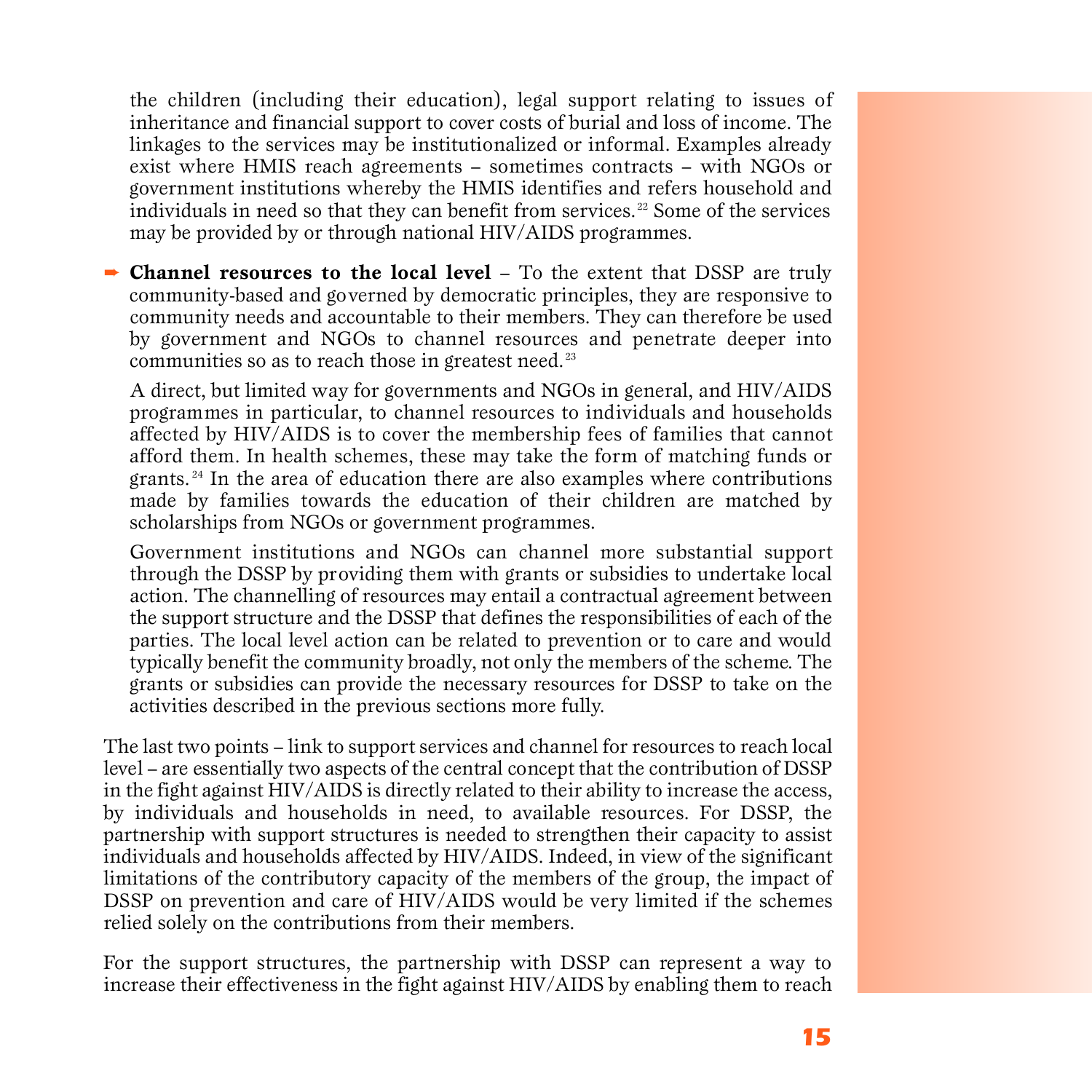individuals and households that may otherwise be excluded. It can be especially important for HIV/AIDS organizations and associations of people living with HIV/AIDS based in urban areas to extend their reach to populations in rural areas.

The effectiveness of this partnership in addressing the pandemic is further enhanced to the extent that the support structures encourage the exchange of experiences among the different schemes and are themselves part of national and/or international networks that encourage the dissemination of lessons learned and facilitate the replication of positive experiences.

Burkina Faso provides an example of a partnership being developed among three support structures that are confronted daily with HIV/AIDS and are convinced that their individual impact on the epidemic will be much more effective if there is a greater integration of their approaches. One of the organizations has the fight against HIV/AIDS as a primary goal. It is the «Initiative privée et communautaire contre le SIDA au Burkina Faso» (IPC/BF), the in-country partner of the international NGO "Step Forward for Children" and the International HIV/AIDS Alliance. The other two are AQUADEV, an international NGO specialized in micro-finance, and ILO/STEP, which has been providing support to health micro-insurance. At the International Conference on AIDS and STDs in Africa, held in Ouagadougou, Burkina Faso in December 2001, they presented the intermediate results of a common reflection. The following diagram describes the synergisms envisioned. <sup>25</sup>



*Source: Poster presentation, International Conference on AIDS and STD in Africa, Ouagadougou, December 2001, Aquaved International, International HIV/AIDS Alliance, IPC/BF and ILO/STEP*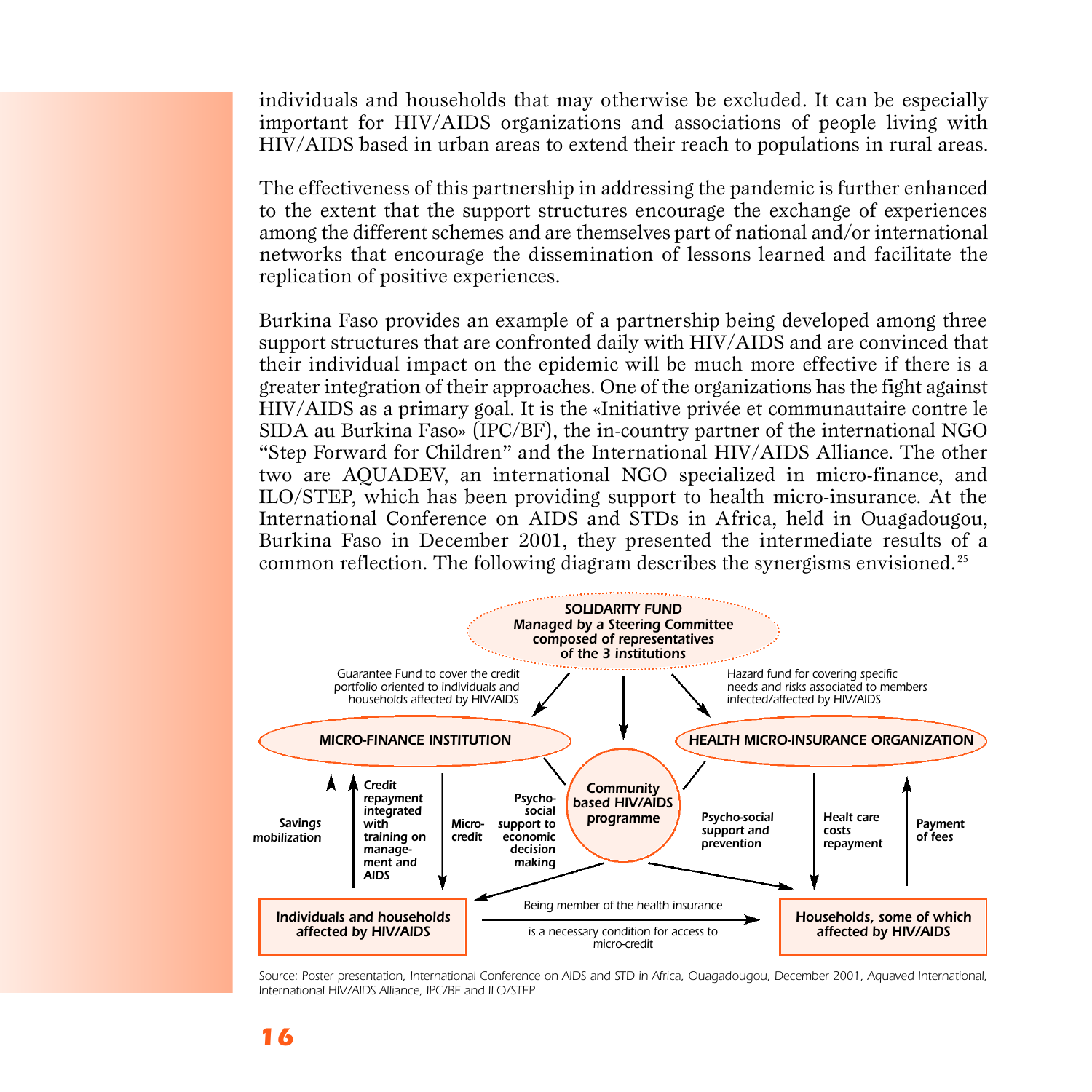The impact of DSSP with respect to HIV/AIDS will be greater and more permanent if positive experiences serve as building blocks for national systems of social protection, where these benefit from direct or indirect government support. In this context, ILO is providing support to programme and policy development in a number of ways, all of which can be further sharpened to highlight issues relating to HIV/AIDS.

One major area of work is the analysis of the existing legal, administrative and policy context to see how it can be made more conducive to support local level action. Related to this is the analysis of how existing "classical" systems of social protection and decentralized systems can be linked so as to develop truly national systems of social protection. Progress along these lines would have a fundamental impact on the national capacity to face the HIV/AIDS pandemic.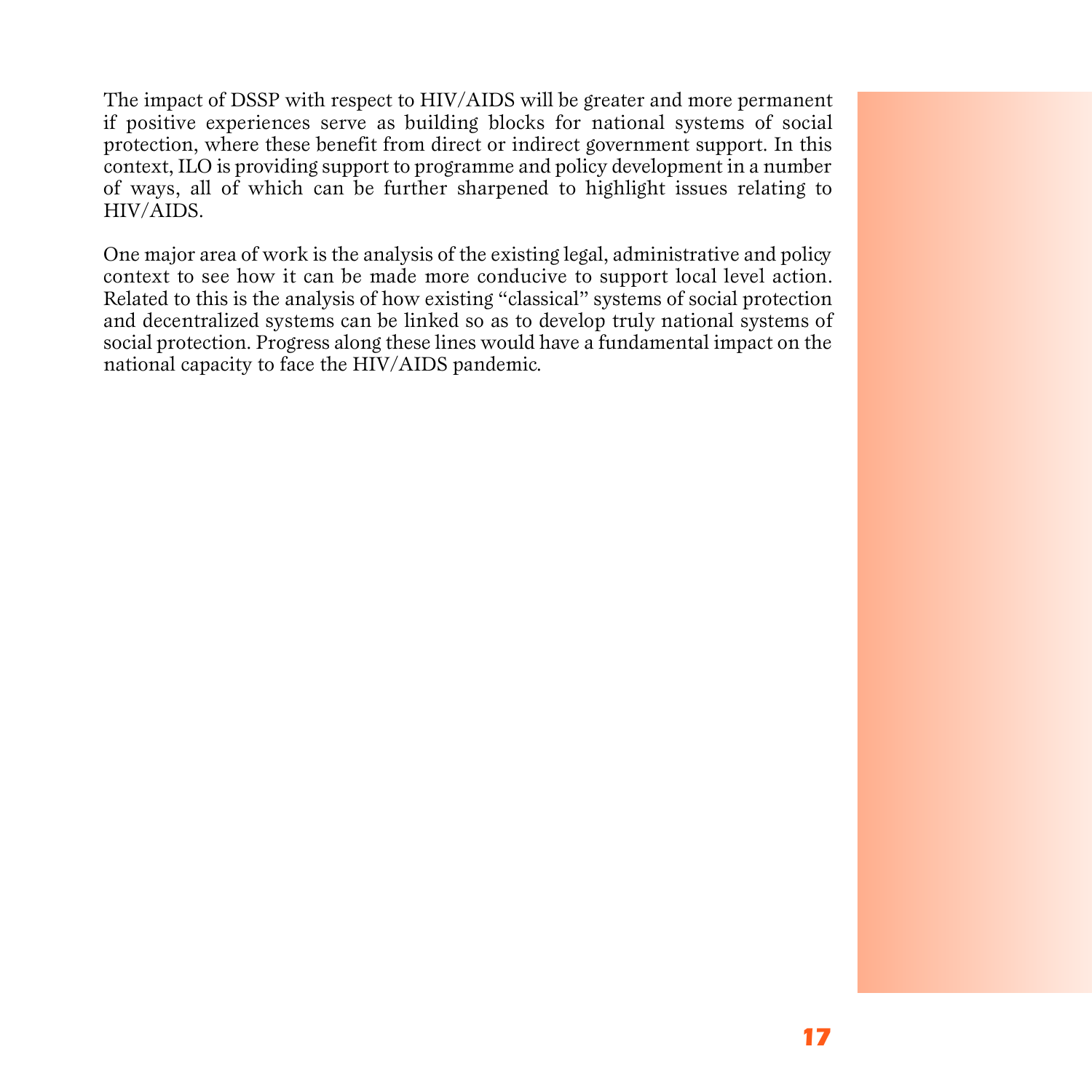*Conclusion and possible next steps*



DSSP will not, by themselves, resolve the HIV/AIDS crisis. Nonetheless, they can make an important contribution to the fight against the pandemic, in particular to groups of workers in the informal economy. A number of actions, suggested below, are envisioned to more fully understand the role of DSSP in the fight against HIV/AIDS and to strengthen their potential. In order to pursue these actions effectively, partnerships among actors involved in the areas of DSSP and HIV/AIDS will be crucial, within the ILO, with the other UNAIDS co-sponsors and with other international partners.

- ➨ **Research and analysis on the impact of HIV/AIDS on work and workers in the informal economy** – Very little attention has been given to the impacts of HIV/AIDS on human capital in the informal economy, and few initiatives on HIV/AIDS are targeting informal economy workers, despite their economic importance and growing numbers. The analysis needs to consider the different effects of the pandemic on women and men, and cover health and non-health problems brought about by the pandemic, including the care of children who have lost one or both parents.
- $\rightarrow$  **A** systematic analysis of existing DSSP to draw lessons on how they **address HIV/AIDS** – The bulk of the analysis needs to be undertaken by existing DSSP, using participatory processes. In this way, it can simultaneously serve to raise awareness and understanding of HIV/AIDS among the DSSP involved and lead to concrete local action. To do this most effectively, the analysis needs to associate key stakeholders and support structures, also providing them with the opportunity to assess how they can more effectively channel their resources. Thus, it can serve to facilitate the development of joint action in the context of the fight against HIV/AIDS. It can also create specific opportunities to promote openness about HIV/AIDS and reduce the associated stigma and discrimination among the participating schemes.

The analysis needs to ascertain if and how DSSP establish linkages with g overnmental and non-governmental institutions and if and how these serve to channel resources to households affected by HIV/AIDS and to increase their access to needed services. ILO/STEP has begun to promote this analysis among the DSSP that are part of its existing networks and among its development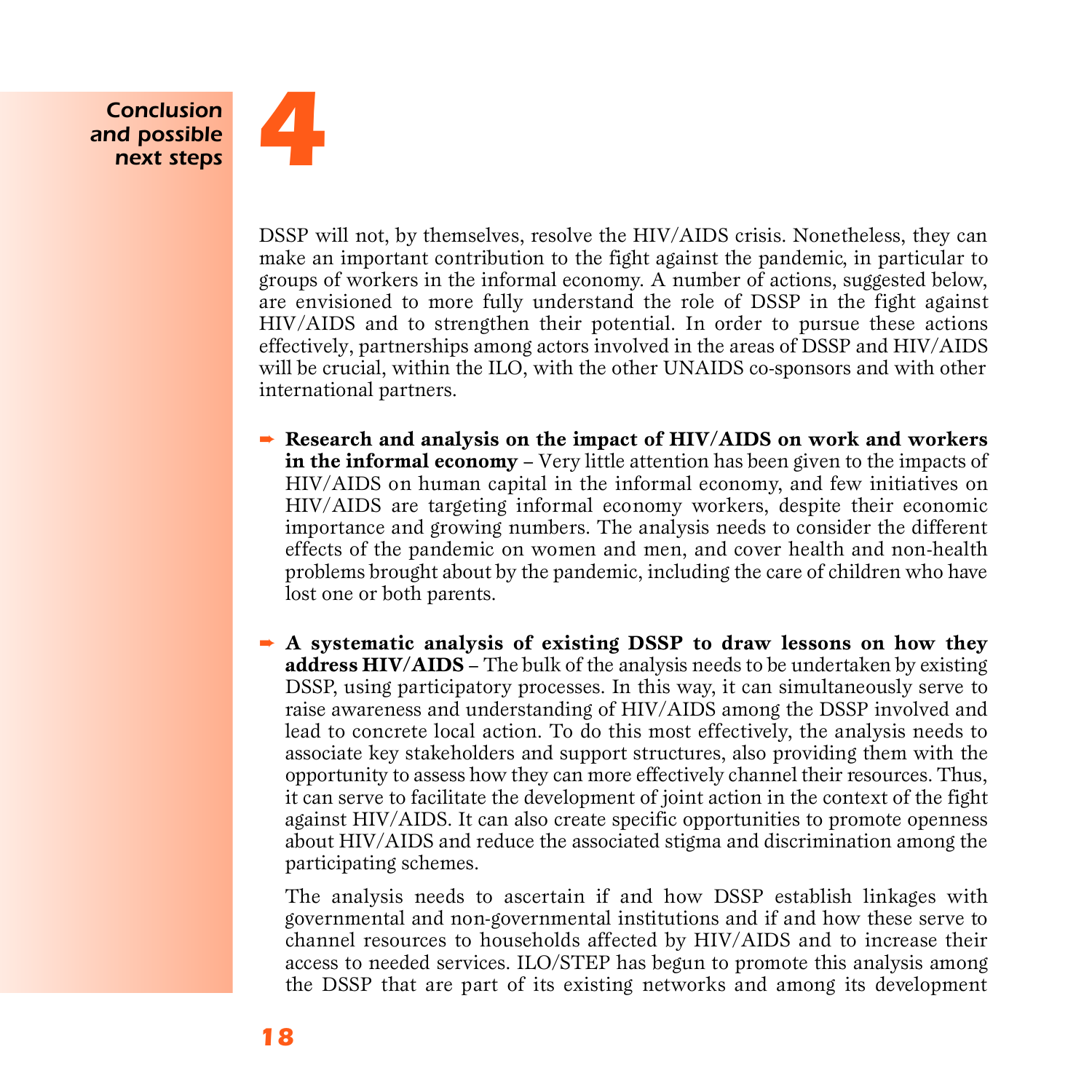partners. A more systematic effort should lead to greater understanding not only of the existing and potential contribution of DSSP, but also of the factors that influence this potential.

• **Further action and experimentation** – By giving greater visibility to the contributions already being made by DSSP and support structures in the fight against HIV/AIDS, the process of assessment and analysis of current ways to address the pandemic can both increase confidence in their ability to make a difference and point to ways in which they can do more. It is essential that support be provided from local, national and international levels to promote additional community-based action identified as being effective. Initiatives targeting informal economy workers and their families must recognize that their needs and realities often differ from those of other workers.

While much can be drawn from existing practices, support also needs to be p rovided for further experimentation of ways in which DSSP can contribute to the fight against HIV/AIDS. Of particular importance is the experimentation and documentation of experiences aimed at enhancing the capacity of DSSP to serve as mechanisms through which support structures at national and international levels can channel resources to the community level. Experimentation with p roviding specific subsidies to DSSP needs to continue, as does the analysis of ways in which local systems can be articulated with "classical" systems of social protection.

➨ **Dissemination and application of lessons** – The dissemination of lessons also needs to be undertaken together with DSSP. ILO/AIDS, ILO/STEP and their development partners can facilitate the sharing of lessons regarding the contribution of DSSP in the fight against HIV/AIDS among DSSP and relevant stakeholders at national, regional and international levels and promote the application of the ILO code of practice to the specific challenges faced by workers and their families in the informal economy. Dissemination of experience at national level needs to be done in ways that not only influence the DSSP, but also inform the design of national HIV/AIDS programmes and the decisions relating to resource allocation. Experience also needs to be more systematically shared at international level so as to be considered by the international community in decisions regarding support being provided to countries.

Concrete ways to disseminate the experience include incorporating it in training tools and capacity-building activities being organized at local, national and international level. Existing training materials and courses used to assist o rganizations and associations in civil society to establish new schemes and to strengthen existing ones can be revised to incorporate a sharper focus on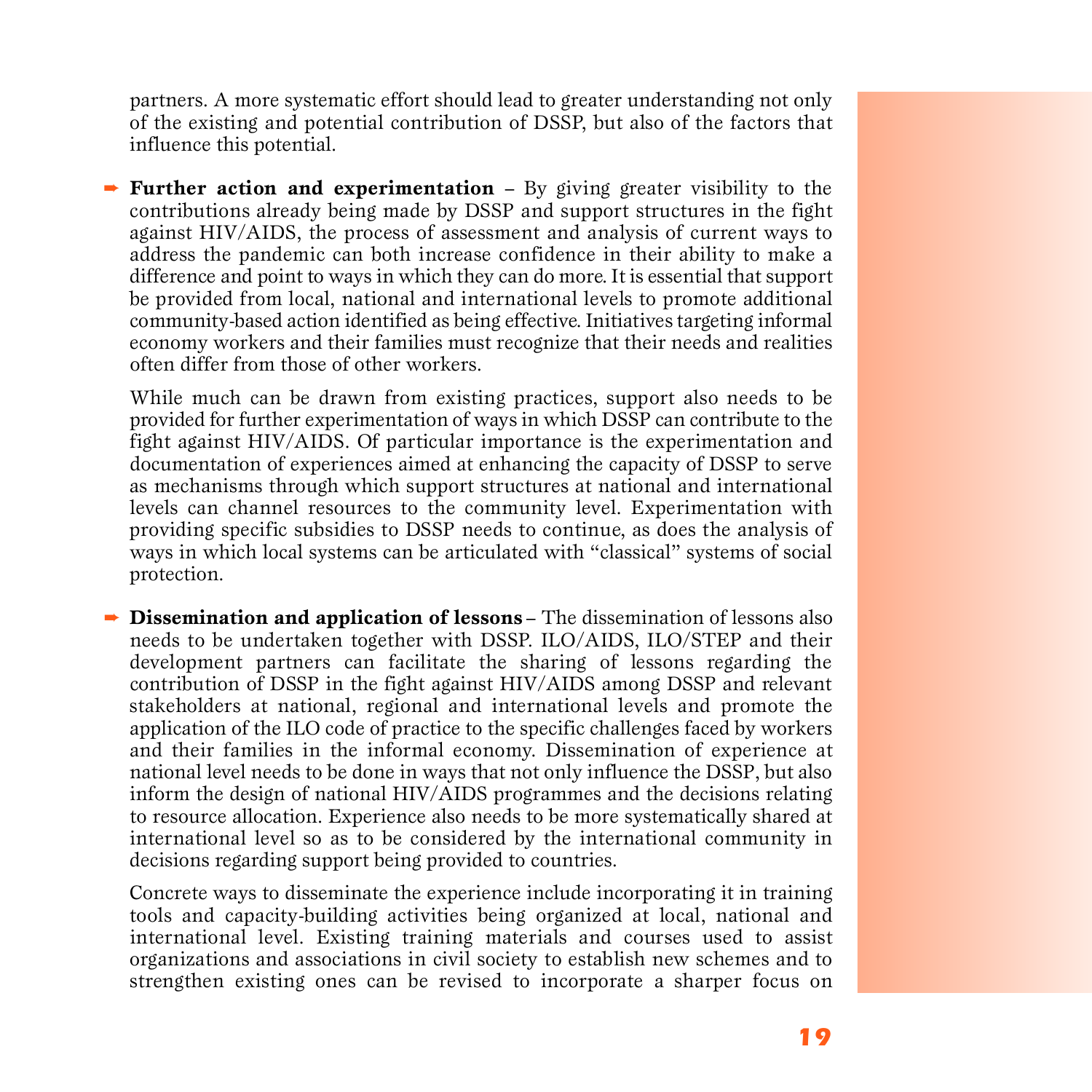HIV/AIDS. New materials may also need to be developed. Within the ILO both ILO/STEP and ILO/AIDS are working in close collaboration with the International Training Centre in Turin in organizing decentralized training courses on HMIS and activities on the implementation of the ILO code.

The increased knowledge, understanding and mobilization resulting from these actions would not be limited to decentralized systems of social protection. Much of the experience would also be directly applicable by other groups in civil society (cooperatives, informal trade associations, community-based organizations) that may not – or not yet – have a structured system of social protection.

#### **Notes**

<sup>1</sup> Speech by Juan Somavia, Director-General of the ILO, UNGASS, 25-27 June 2001, New York.

<sup>2</sup> ILO. 2000. *A threat to decent work, productivity and development*. Document for discussion at the Special High-Level Meeting on HIV/AIDS and the World of Work, ILO, Geneva, 8 June 2000.

3 ibid.

<sup>4</sup> See ILO/Social Finance Unit Working Paper No. 25 for a more in-depth analysis of the strategies for HIV/AIDS mitigation and prevention adopted by micro-finance institutions.

5 ILO/STEP. 2000. *Health micro-insurance: A compendium* (Geneva, ILO/STEP).

<sup>6</sup> The concept of pooling of resources and sharing of risk can be illustrated by the following example: a group of 10,000 individuals estimate that, on average, their probability of having to pay for a delivery is 4% in any given year. The cost of such care is \$50. Assuming no additional costs or benefits from pooling, all members of the pool would be fully covered if each paid a yearly premium of \$2. When resources are pooled, the cost of a delivery is borne by all members of the pool, thereby making it financially accessible for each of the members who actually need to use it.

<sup>7</sup> WHO. 2000. *The World Health Report 2000 – Health sustems: Improving performance* (Geneva, WHO). Chapter 5.

 $8$  Like all insurance systems, micro-insurance needs to be set up in ways that minimize adverse selection (when people with a higher than average health risk join a scheme in a proportion higher than what they represent in the population as a whole).

<sup>9</sup> The importance of this social cohesion and its relationship to the likelihood of HMIS to make special efforts to assist members in need was documented in a working paper on the capacity of HMIS operating in Dakar, Senegal, to intervene in support of PLWA, Institut de recherche pour le développement (IRD), December 2000.

<sup>10</sup> One of the largest and best known is the integrated insurance scheme that is part of the social protection initiatives undertaken by the Self-employed Women's Association (SEWA) in India.

 $11$  An example in the Philippines is the health insurance programme set up by Novadeci, a cooperative of small market vendors and micro-enrtrepreneurs (mostly women ) operating in Novaliches.

 $12$  For example, the Atiman Health Trust Fund in Tanzania is organized around Christian parish communities.

 $13$  Examples in Asia include the Gremeen Kalayan health insurance scheme in Bangladesh created by the Grameen Bank and the scheme created by the Groupe de recherche et d'échanges technologiques (GRET) in Cambodia. In Africa, examples include schemes set up by FINCA in Uganda.

<sup>14</sup> The Bukidnon Health Insurance Programme (BHIP) and the Guimaras Health Insurance Project (GHIP), both in the Philippines, were initiated by the regional government together with NGOs and other social stakeholders.

<sup>15</sup> An example of a national federation is the Union technique de la mutualité (UTM) in Mali; the Community Based Health-Financing Association (UCBHFA) in Uganda is an example of a national network that facilitates exchange among HMIS and provides technical support.

<sup>16</sup> An example at sub-national level is the Coordination des mutuelles de Thiès in Senegal.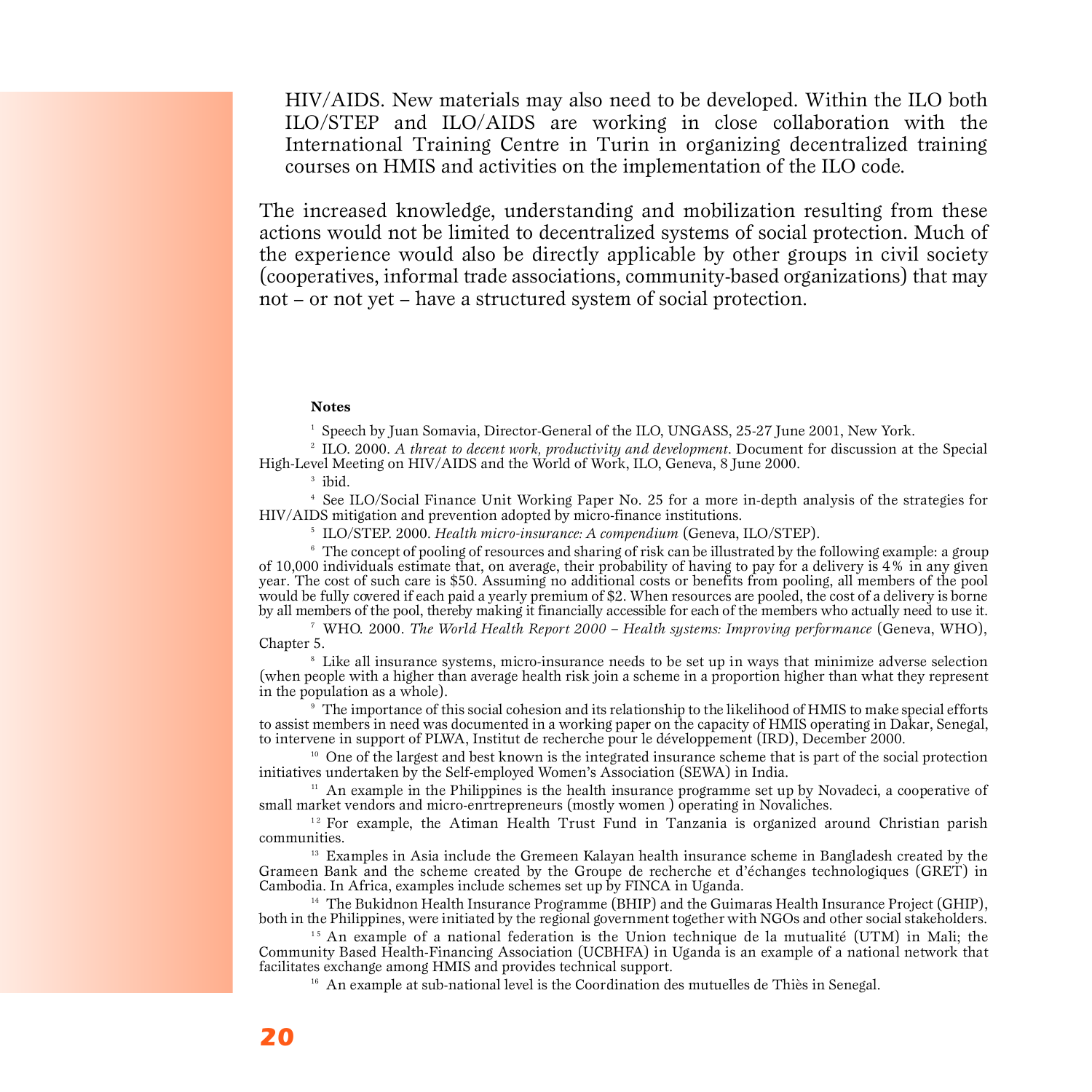<sup>17</sup> Examples of informal trade associations or movements can be found in most countries. In Tanzania, the informal trade movement VIBINDO has been providing direct support to trade groups in the establishment and functioning of HMIS. In Senegal, the national federation of fishermen, FENAGIE-Peche, provides assistance to local unions of fishermen to set up HMIS. As at 2002, five schemes are functioning in different locations.

<sup>18</sup> As per the WHO definition, health systems include "all activities whose primary purpose is to promote, restore and maintain health".

<sup>19</sup> In Burkina Faso, a methodology has been developed to calculate an insurance premium for HIV/AIDSrelated health risks. It includes the cost of ARV treatment and makes it apparent that, if it were included without the benefits of a subsidy, the resulting premium would not be affordable for most members.

<sup>20</sup> UNAIDS. 2001. *Together we can* (Geneva, UNAIDS).

<sup>21</sup> See IDB working paper, op. cit.

<sup>22</sup> For example, the Mutuelle des volontaires de l'education nationale et des maîtres contractuels of Senegal works with the NGO SOS. Children's Village to find a placement for orphans in difficult situations.

<sup>23</sup> For example, thanks to a subsidy from an NGO, the mutual health scheme *Wer-wer-le*, established by the Programme de femmes en milieu urbain in Dakar, Senegal, is establishing a special fund to assist individuals and households, especially children and older people, facing financial obstacles to access to health care.

 $24$  For example, in Rwanda, a church group paid the enrolment fee for 50 individuals to join the HMIS associated with the health centre of Matayzo. All of them were members of an AIDS association. UNAIDS case study: *Paying for HIV/AIDS services – Lessons from National Health Accounts and community-based health insurance in Rwanda, 1998-1999*, September 2000.

<sup>25</sup> The original diagram included a differentiation among individuals and households of different economic status. It showed that the beneficiaries/members of the micro-finance organization and the micro-insurance institution were made up primarily of the poor and the very poor and that these institutions, as well as the community-based HIV/AIDS programme, envisaged actions in favour of the destitute.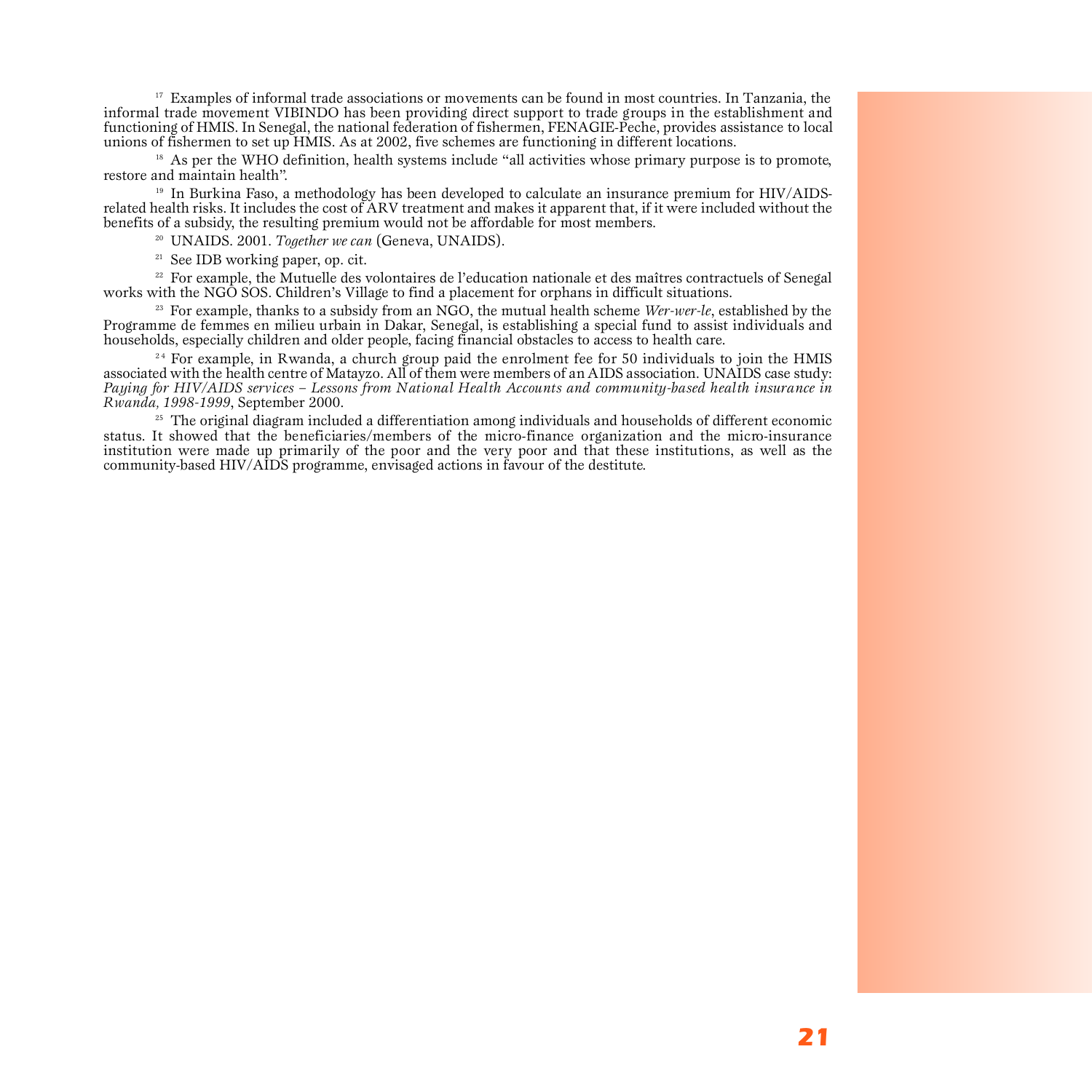#### *The ILO global Programme Strategies and Tools against Social Exclusion and Poverty (ILO/STEP) Annex 1*

The STEP global Programme was launched in 1998. Located within the Social Protection Sector of the ILO, it constitutes a mechanism to promote knowledge development and innovation in two interlinked areas:

- the fight against social exclusion and poverty;
- the extension of social protection, especially in health.

With respect to the latter, STEP has placed particular attention on health micro-insurance, recognizing its potential to increase the access of workers and families in the informal economy to health care services of quality. Programme activities include the following major objectives:

- 1. enhance understanding of how different mechanisms, including micro-insurance, can contribute to improved access to health care;
- 2. encourage experimentation and development of systems of social protection that reach workers in the informal economy who have little or no access to formal systems of social protection;
- 3. explore ways to create or strengthen linkages between decentralized and national systems of social p rotection, to increase their effectiveness in ensuring access to health care to the population in greatest need;
- 4. promote the use of the greater understanding of decentralized systems of social protection and their relationship to national social goals in the context of national legal and policy reform and to inform the international debate on the extension of social protection.

Concrete activities include providing direct assistance in selected countries, operations research and policy analysis. Within countries, STEP provides technical support at both local and national levels, placing particular emphasis on the linkages between the two. Thus, STEP works with organizations of workers and of employers, women's groups, civil society organizations, cooperatives and health service providers. Concurrently, it engages national and local government and non-governmental institutions and a variety of international development and UN organizations in addressing major policy and operational issues regarding social protection in health. STEP also supports the establishment and strengthening of support structures and networks that can provide sustained assistance to decentralized systems of social protection in health.

The knowledge development is also pursued through training activities and production of tools and publications at country and international levels (please refer to http://www.ilo.org/public/english/ protection/socsec/step/intro/publs). Rather than defining and disseminating "pre-packaged" models, STEP works with existing schemes and relevant stakeholders to document experience (e.g. through case studies) and to develop tools (e.g. manuals) and training materials. STEP privileges participatory methodologies also because the documentation and exchange of experiences with stakeholders promote the further development and extension of innovative systems of social protection.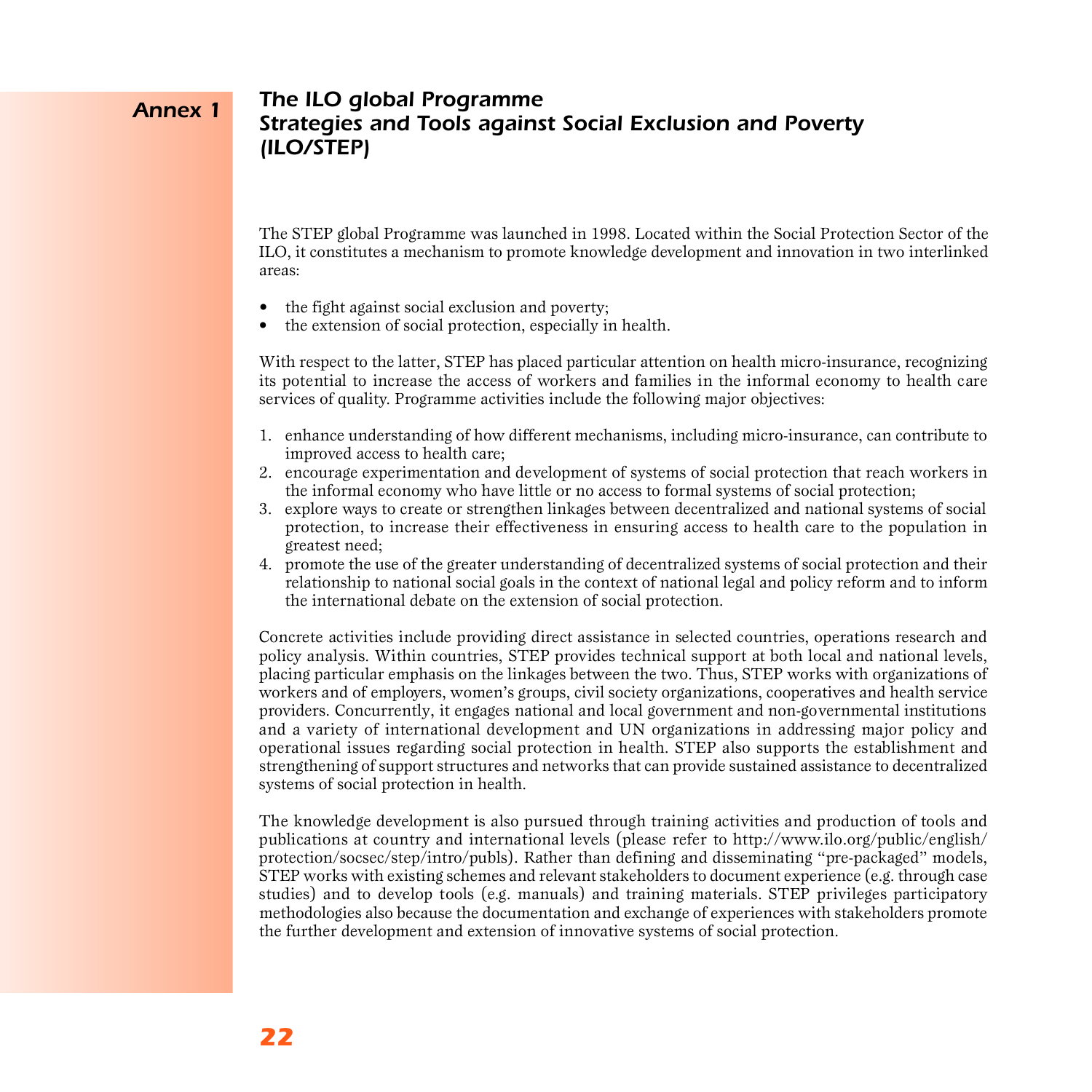## *The ILO Programme on HIV/AIDS and the World of Work*

### *Annex 2*

The ILO's commitment to HIV/AIDS resulted in the creation of the global Programme on HIV/AIDS and the World of Work (ILO/AIDS) in November 2000. This received the support of representatives of the ILO's tripartite constituents from around the world.

#### The Programme objectives are:

- to raise awareness of the economic and social impact of HIV/AIDS in the world of work;
- to help governments, employers and workers address HIV/AIDS through technical cooperation, training, and policy guidance on prevention, care and social protection;
- to fight discrimination and stigma related to HIV status.

The Programme's activities are based on the promotion and implementation of the *ILO code of practice on HIV/AIDS and the world of work*, which forms the cornerstone of ILO efforts against HIV/AIDS. This code, developed through tripartite consultations in 2001, received the support of the UN Secretary General and UN system at the General Assembly Special Session on HIV/AIDS, New York, 25-27 June 2001, as well as of corporations, labour organizations and NGOs.

The code is intended to help reduce the spread of HIV and mitigate its impact on workers and their families. It contains fundamental principles for policy development and practical guidelines from which concrete responses can be developed at the enterprise, community and national levels in the following key areas:

- **prevention** through information and education and practical support for behaviour change;
- non-discrimination and protection of workers' rights, including employment security, entitlement to benefits, and gender equality;
- **care and support**, including confidential voluntary counselling and testing, as well as treatment in settings where local health systems are inadequate.

#### Programme activities include:

- **research and policy analysis** on HIV/AIDS issues in the world of work;
- **development of education and training programmes** to support the implementation of the code of practice, exchange experience, and strengthen the capacity of governments and the social partners to respond to HIV/AIDS;
- **technical cooperation projects** which support and strengthen the development of workplace policies and programmes on HIV/AIDS;
- **advice to governments and the social partners** on integrating workplace issues in national AIDS plans, and on revising labour laws to address HIV/AIDS;
- **technical meetings** at global, regional and national levels to raise awareness of the urgency of the impact of AIDS in the world of work, present the code and mobilise the ILO's constituents;
- **fact-finding and programme development missions** in Africa, Asia, the Caribbean, and Central and Eastern Europe.